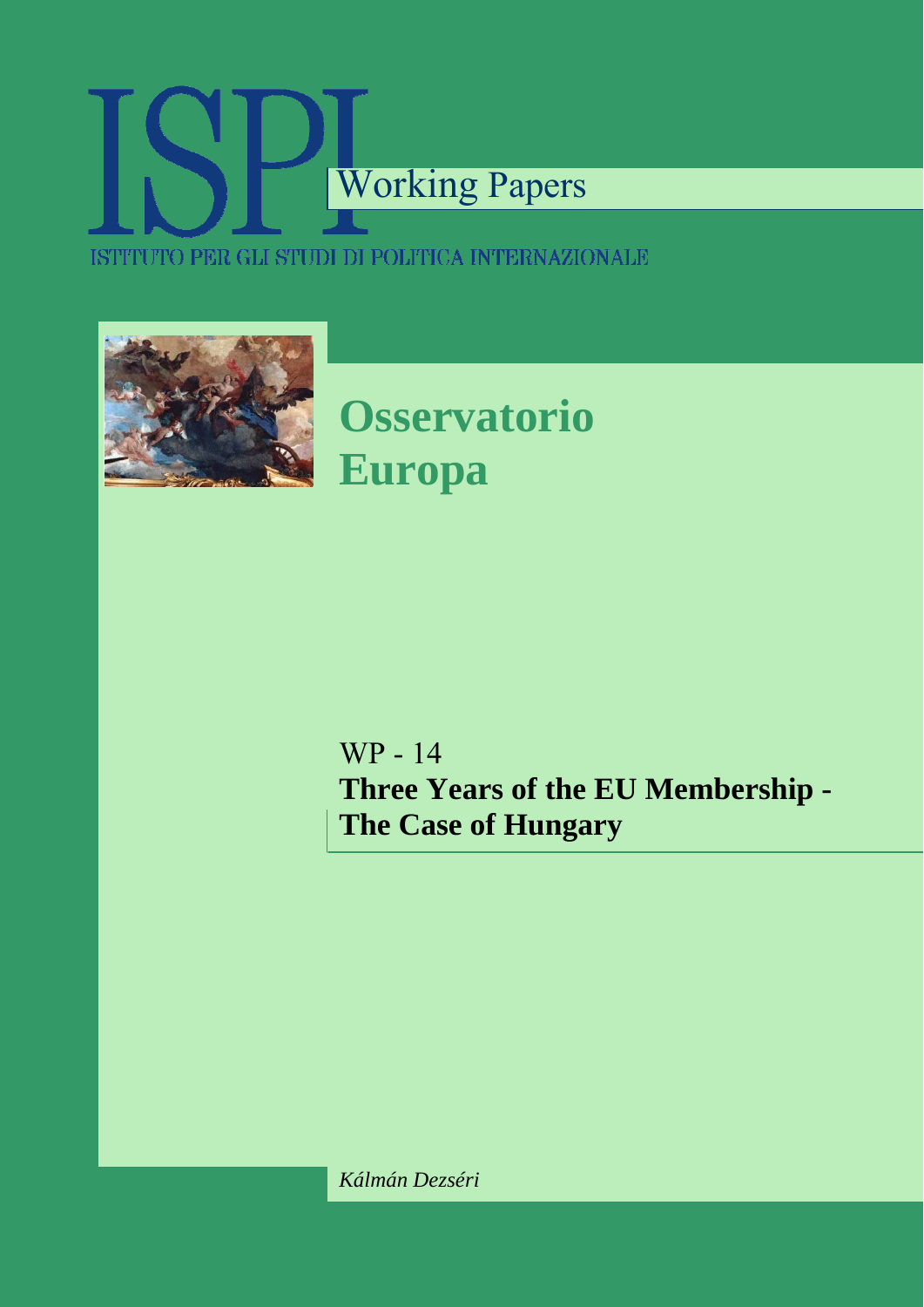Kalman Dezseri, è Professore presso l'Institute for World Economics, Department of European Integration, Hungarian Academy of Sciences; Budapest

*Il presente lavoro è stato realizzato nell'ambito del progetto "Monitoring the Enlargement", realizzato con il contributo di UniCredit Group* 

*La collana ISPI Working Papers ospita analisi di varia scuola e provenienza. Le opinioni espresse sono strettamente personali e non riflettono necessariamente le posizioni dell'ISPI.*

Tutti i diritti sono riservati. È vietata la riproduzione, anche parziale, con qualsiasi mezzo effettuata, compresa la fotocopia, anche ad uso interno e didattico, non autorizzata.

All rights reserved. No portion of the contents may be reproduced in any form or by any means, including photocopying, nor utilized for any purpose, neither internal or didactic, without written permission from the publisher.

Copyright © 2007 by ISPI (Istituto per gli Studi di Politica Internazionale) Via Clerici, 5 - I-20121 Milano - Tel. (02) 86.33.13.1 e-mail: ispi.segreteria@ispionline.it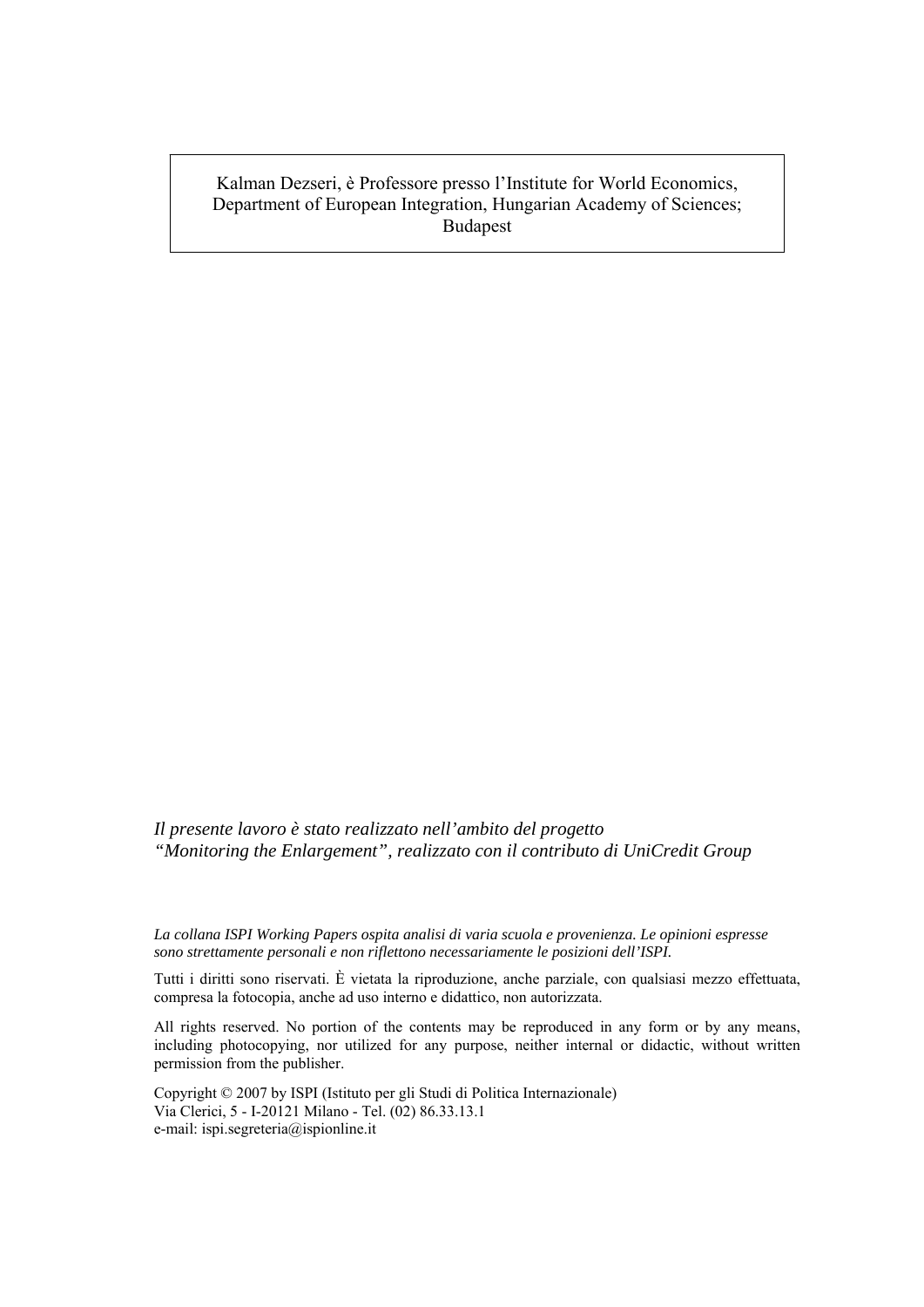# THREE YEARS OF EU MEMBERSHIP - THE CASE OF HUNGARY

#### *Kálmán Dezséri*

#### *Introduction*

The day of accession (01.05.2004) of Hungary to the European Union was much more a political hallmark of the process of integration into the European economic and political structures, which started more than ten years earlier than an economic cut-off point. This integration process was gradual and progressively extended to more and more areas of the economic and political activities of the country in the course of more than a decade. This integration process resulted in that the economic and political systems were almost fully transformed by the time of EU accession. It meant that the de facto integration process into the EU economic structures was to a great extent completed by 2004 and the accession represented actually a de jure recognition of the already existing results of this development. The date of EU accession is, of course, a historical dividing line; it closed a 15 year period of transition and opened up a new one which marks different political and historical situations and conditions in Hungary.

The 15 years prior to the EU accession were very critical because of the serious problems and challenges caused by the transition process. The economic transition implied not only the implementation of various elements of a market economy but also the transposition of the EU's acquis communautaire. The latter steps aimed at a future accession to the EU. The preparation for the EU accession was also a process, whose activities were widening onto more and more areas of the economy and at the same time continuously deepening making the economy more integrated into the EU. The economic transformation and the preparation for EU membership were almost completed by the time of accession.

The political aspects of the transition and preparation for EU membership were more complicated and it seems that there are still tasks to be completed. On this basis, one can identify several political and economic costs and benefits of the EU accession process as well as costs and benefits of being a member of the European political and economic integration.

The most important political and economic benefits of EU membership have been the following; joining a group of countries of higher economic development can boost the economic development, being member of a community can promote and guarantee political stability and security, being part of the largest market of the world can improve the competitiveness in the world markets, integrating in the EU can provide modernisation impetus and EU financial support, etc. There are various costs which occurred already during the accession process: e.g. the problems of the necessary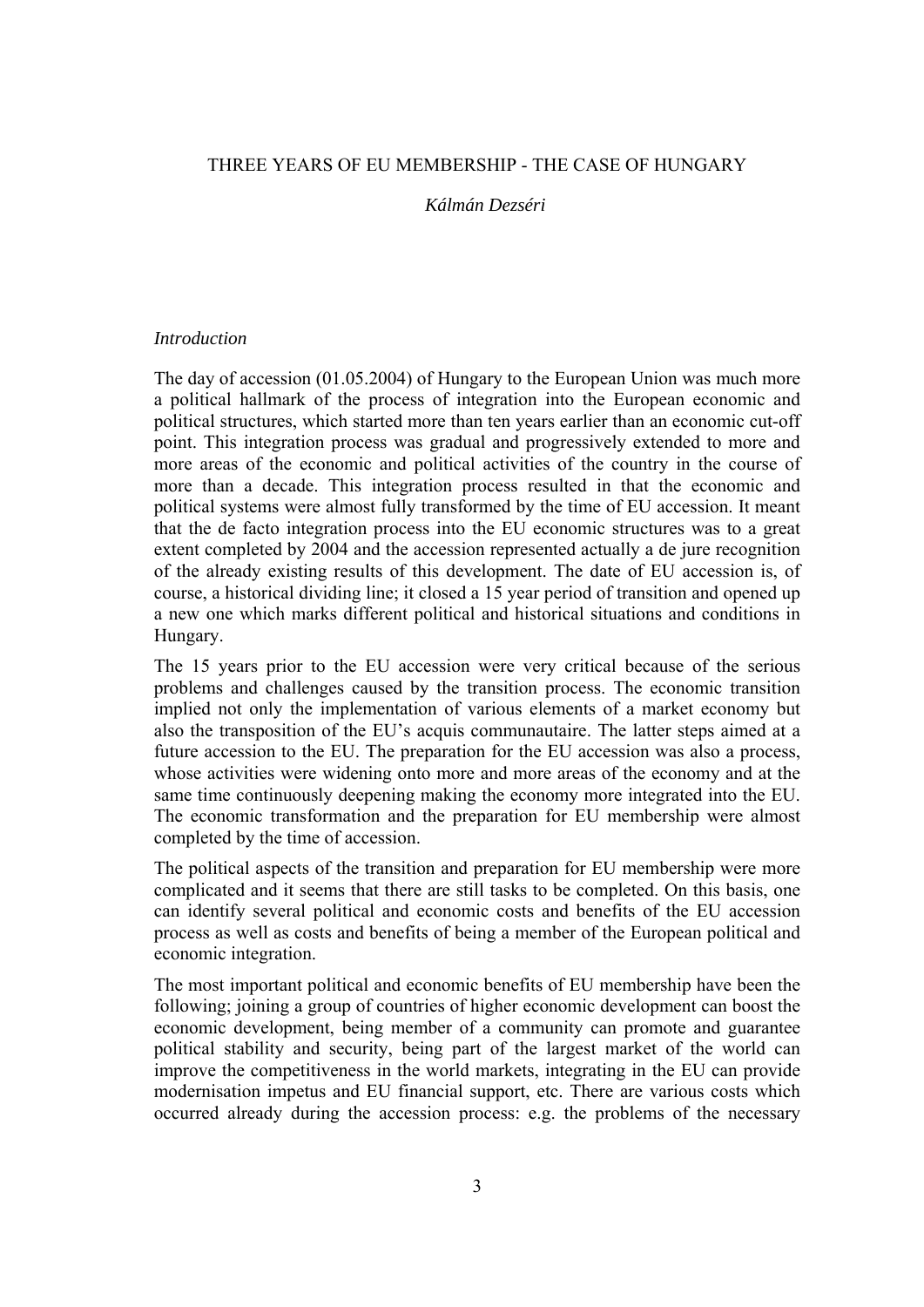structural changes, the loss of relative independence in economic policy decision making, the troubles caused by the implementation of a substantial number of binding duties and obligations.

Besides the economic costs and benefits there have been also some political aspects, which should be taken into consideration when one assesses the impacts of EU membership on Hungary and its population.

One of the most important things is that a basic relationship between the EU and Hungary and its population has changed. The « we » and the « EU » approach or sometime antagonism between the two should have been long disappeared. The fact is, that a new public perception that Hungary and its population is already part of the EU has not become strong enough yet. The public mentality is changing too slowly.

Contrary to the slow adjustment of public mentality the government administration has changed and adjusted to the new conditions rather rapidly and successfully. New types of formal and informal relations, co-operation between the eurocrats in Brussels and the public administration in Budapest have developed. The changes have not caused any substantial or serious problems for the functioning of the Hungarian administration in spite of the fact that about one third of the economic policy competence was delegated to the EU administration in Brussels. The fact is that the economic policy competence was already reduced by the on-going globalisation and regionalisation processes. These two very important recent phenomena of the global economy have already reduced particularly the national competence on such area as economic policy tools, which can influence the development of the national competitiveness under such global conditions when there is an increasing competition among national economic policies.

# *1. First contributions to the European integration some political aspects of EU membership*

As one of the new member states, Hungary made its contribution to the current process of political and economic integration in Europe. This contribution had various aspects in the political and economic fields.

In spite of several pessimistic forecasts the enlargement process went through smoothly. The expected negative impacts and effects did not take place or at least not at a large scale. There was no crisis in the functioning of the EU institutions quite to the contrary the decision making process was properly operating. One could not witness any massive invasion of labour force from the new member states to the old ones and particularly not from Hungary. The new Eastern borders of the EU were effectively controlled and there was no increase in illegal migration from the non-EU countries. Criminality was not boosted by the accession of ten countries.

In June 2004, very soon after the EU enlargement, the citizens of the 25 EU member states elected their representatives to the EU Parliament. The Hungarians also voted in the Europe wide elections. The ratio of those Hungarians who appeared to cast their votes to the total number of registered voters was 38.5 %. It was surprisingly low.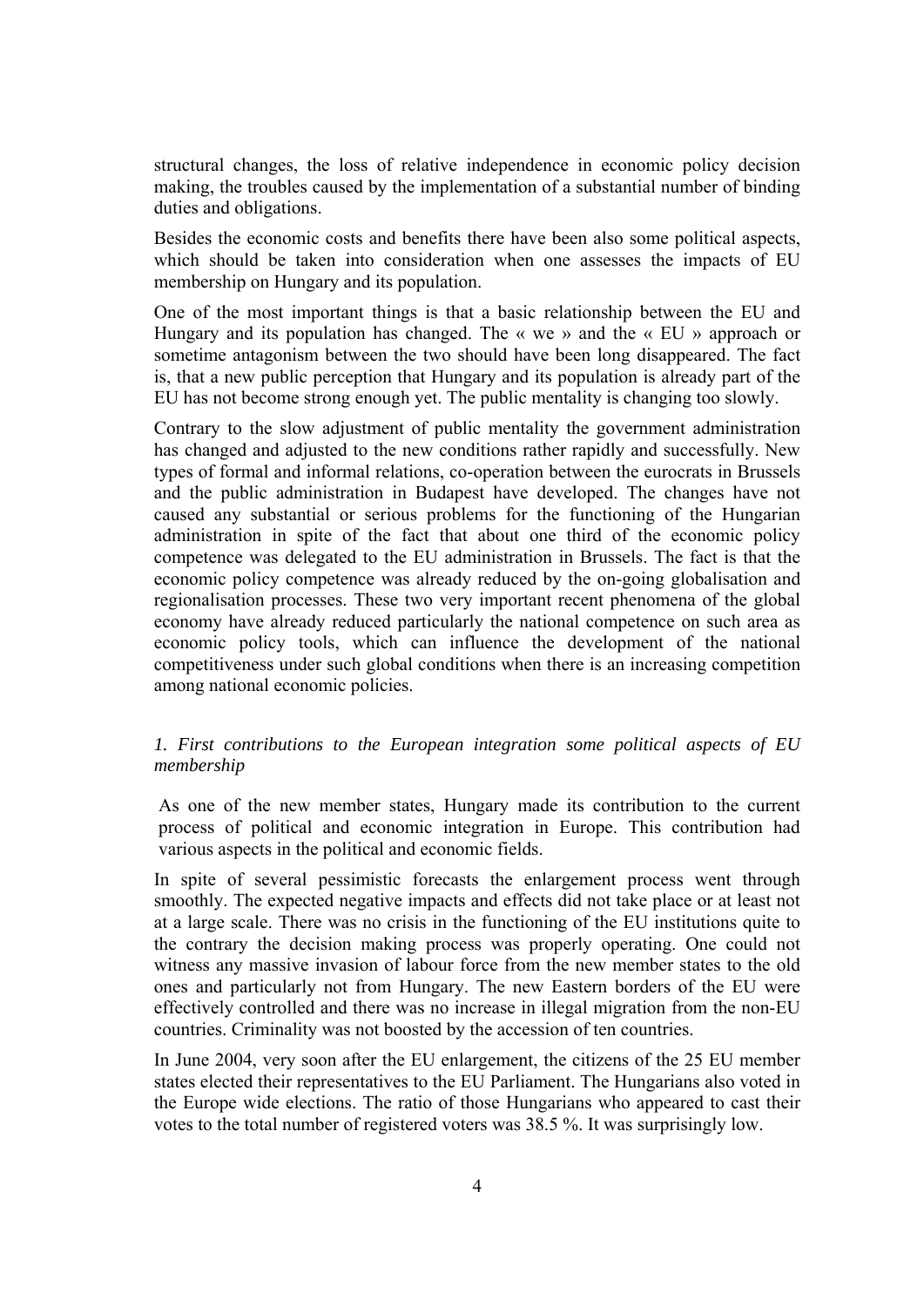The result of the elections was, however, less surprising. Out of 24 seats in the European parliament, only 11 seats were allocated to the ruling coalition (9 socialists and 2 liberal democrats), and 13 seats to two opposition conservative parties (12 FIDESZ representatives and 1 MDF). The outcomes of the elections showed some signs of disappointments of the Hungarian population concerning the ruling coalition government and the EU membership.

Another symbolic event of the further progress of EU integration was the elaboration of the first EU Constitution. The text of the Constitution was drafted by the European Convent and was finalised and signed by the heads of state and government of the member states. At this latter stage Hungary could achieve that the recognition of minority rights were included in the text. Then, the ratification process of Constitution Treaty started. Meanwhile many politicians and people all over the Europe criticised Constitution Treaty, the Hungarians expressed less criticism against it. Hungary was the second EU member state whose Parliament ratified the Constitution Treaty. It can be considered as a kind of sign of political support given by a new member state to the process of further development of the political integration in Europe.

A public debate in the professional circles on the new Financial Perspective (2007- 2013) got some momentum when the issues of CAP (Common Agricultural Policy) and the regional policy were in the focus. Hungary, like several new EU member states has strong interests to preserve the former support mechanisms of both policies. As a country having substantial agricultural production potential and below EU average development level, Hungary is entitled to benefit from both financial sources. It is an unfortunate situation that Hungary is more interested in maintaining the old allocation mechanisms of the EU budget than in reforming them in line with proposals which would give more emphasis in the distribution of financial resources among the EU budget items to the policy goals declared in the Lisbon Agenda aiming at improving the global competitiveness of the EU.

The membership significantly improved the political conditions and possibilities for a further regional cooperation among the Visegrad countries (the Czech Republic, Hungary, Slovakia and Poland). The Hungarian government gave priority to this relation in many respects and urged very often the other countries of the group to forge stronger unity. The particular national interests and actual political actions of these countries, however, prevented them from achieving significant progress in this field. In spite of these political obstacles the regular summit meetings and cooperation at various levels of the state organs had some undoubtedly positive impacts on the relations among these countries.

As it was experienced, to be a candidate country and to be a member country is sometime very different position. Hungary was considered to be rather successful prior to the accession in gaining benefits from the co-operation with the EU and its member states. As a member state, Hungary is seen to be less efficient by many observers because it has not been able to represent and to assert its economic interests in every field well enough. The particular skill of coalition building with other member states within the EU during the negotiations of certain policy issues should be still acquired. Moreover, it has happened often that other new member states turn to be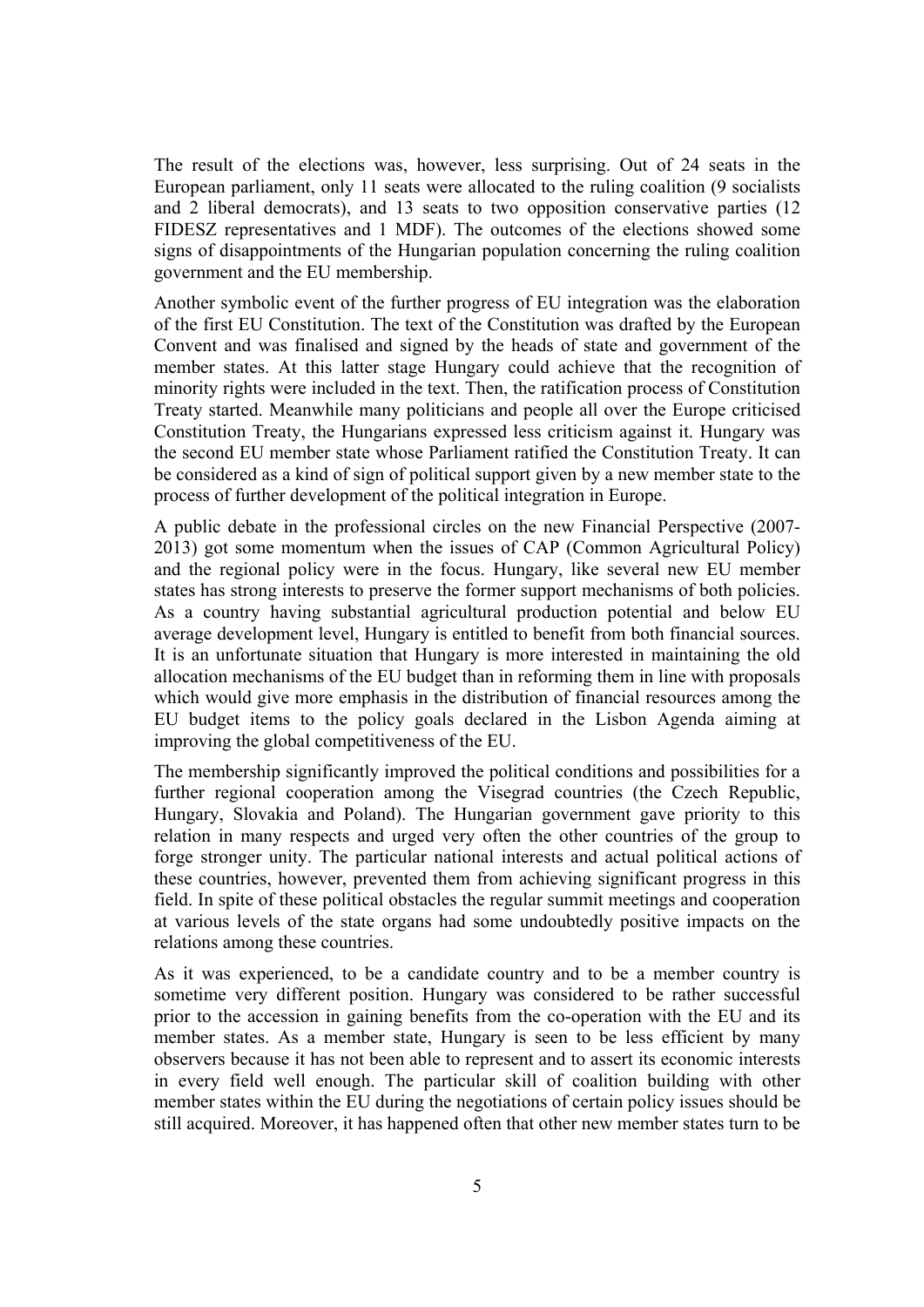competitors and not partners. This situation deteriorates the bargaining position of Hungary. One can consider the ratio of implementation of Internal Market rules as a certain kind of degree of integration into the EU and strength of commitment to carry out the common targets. The Internal Market plays a key role in achieving the EU's objectives of creating more growth and jobs, as well as bringing forward the integration process in Europe by creating market conditions under which the resources can be allocated more efficiently and better trading opportunities can be offered to business. But the Internal Market can only achieve its full potential if legislation agreed at community level is effectively implemented and correctly applied by all member states. The latest records show that Hungary performed relatively well in implementing agreed Internal Market rules into its national law. The deficit of Hungary is much below the 1.5 % interim target agreed in 2001. This is due to the continued efforts to implement and exchange best practice, as set out in a 2004 Commission Recommendation. According to the Commission evaluation the implementation not always meant correct transposition and application of these Internal Market rules. This is the reason why there are some infringement proceedings against Hungary, too. The overall evaluation may indicate that Hungary was the  $8<sup>th</sup>$  or  $9<sup>th</sup>$  best performing among the 25 member states.

#### Table 1

| Internal Market Scoreboard – the performance of Hungary |
|---------------------------------------------------------|
|---------------------------------------------------------|

|                                                                                                                       | performance<br>οf<br>Hungary | rank of<br>Hungary | best<br>performing<br>other<br>member<br>state | worst<br>performing<br>other<br>member<br>state |  |  |  |
|-----------------------------------------------------------------------------------------------------------------------|------------------------------|--------------------|------------------------------------------------|-------------------------------------------------|--|--|--|
| Transposition deficit as at 11 November, 2006 (1634 directives)                                                       |                              |                    |                                                |                                                 |  |  |  |
| transposition deficit (in $0.9$<br>$\%$ )                                                                             |                              | 9                  | 0.3                                            | 3.0                                             |  |  |  |
| number of directives                                                                                                  | 15                           |                    | 5                                              | 49                                              |  |  |  |
| Performance in meeting 0 % target for directives whose transposition is over 2<br>years late, as at 11 November, 2006 |                              |                    |                                                |                                                 |  |  |  |
| number of directives                                                                                                  | $\overline{1}$               | $9 - 12$           | $\theta$                                       | 9                                               |  |  |  |
| Average number of implemented recommendations, as at 11 November, 2006                                                |                              |                    |                                                |                                                 |  |  |  |
| no. of recommendations                                                                                                | 21                           | $\overline{4}$     | 22                                             | 10                                              |  |  |  |
| Number of open infringement proceedings, as at 11 November, 2006                                                      |                              |                    |                                                |                                                 |  |  |  |
| no. of open cases                                                                                                     | 22                           | 8                  | 11                                             | 161                                             |  |  |  |

Source: European Commission IP/07/126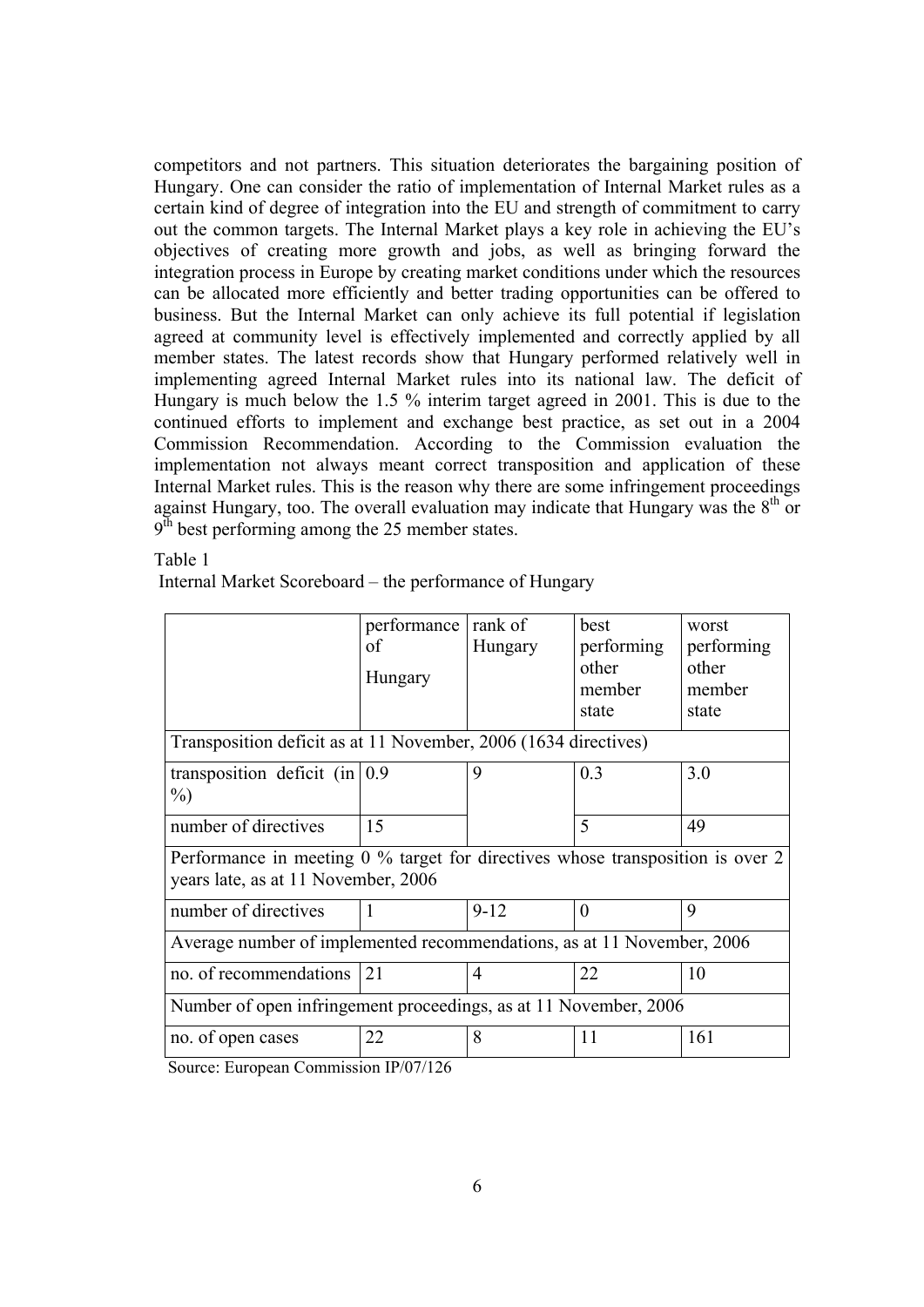## *2. Economic performance of Hungary in the context of EU accession*

# *2.1 Macroeconomic aspects*

In several areas the new EU member states have showed better economic performance than the old member states. The economic growth rates (GDP) in the new member states have been about 2 to 7 percentage points higher than in the old member states. The new member states have made more progress in the fields of economic liberalisation and introducing reforms than the old ones. Moreover, the new member states have been more accurate and active in transposing and implementing the new community rules (regulations and directives) which are the most recent pieces of the acquis communautaire. Hungary has showed a mixed picture. Her relative economic performance (e.g. GDP growth rate, budget deficit, external balances, etc.) has deteriorated compared to the other new member states since the accession to the EU but it has been better in some aspects compared to that of several old member states.

|                                        | 2000   | 2001   |        | 2002 2003 | 2004   | 2005   | $2006^1$ |
|----------------------------------------|--------|--------|--------|-----------|--------|--------|----------|
| GDP growth rate                        | 5.2    | 4.1    | 4.3    | 4.1       | 4.9    | 4.2    | 3.4      |
| budget deficit                         | $-3.0$ | $-3.5$ | $-8.4$ | $-6.4$    | $-5.4$ | $-6.2$ | $-8.9$   |
| in % of GDP                            |        |        |        |           |        |        |          |
| current account deficit in $\%$ of GDP | $-8.6$ | $-6.1$ | $-7.1$ | $-8.1$    | $-8.5$ | $-6.8$ | $-4.0$   |
| consumer price index                   | 9.8    | 9.2    | 5.3    | 4.7       | 6.8    | 3.6    | 3.2      |
| unemployment rate                      | 6.4    | 5.7    | 5.8    | 5.9       | 6.1    | 7.2    | 7.3      |

| Table 2                                         |  |
|-------------------------------------------------|--|
| Main macroeconomic indicators of Hungary (in %) |  |

Note: <sup>1</sup> estimated

Source: Hungarian Statistical Office, Statistical Yearbook

Of course, the EU accession influenced the economic performance of the new member states, including that of Hungary. It is, however, very difficult to distinguish the economic impacts of EU accession from the impacts of other factors. To tell that certain favourable or unfavourable economic development was exclusively due to the EU membership is hardly possibly. It can be, however, supposed that prior to the accession positive impacts of EU integration were stronger than the negative ones. These positive impacts included a gradual abolition of tariffs, opening-up markets, increase in FDI, building up of the institutions of a market economy, increasing competition, etc. Some of these positive impacts gradually was phasing out and ceased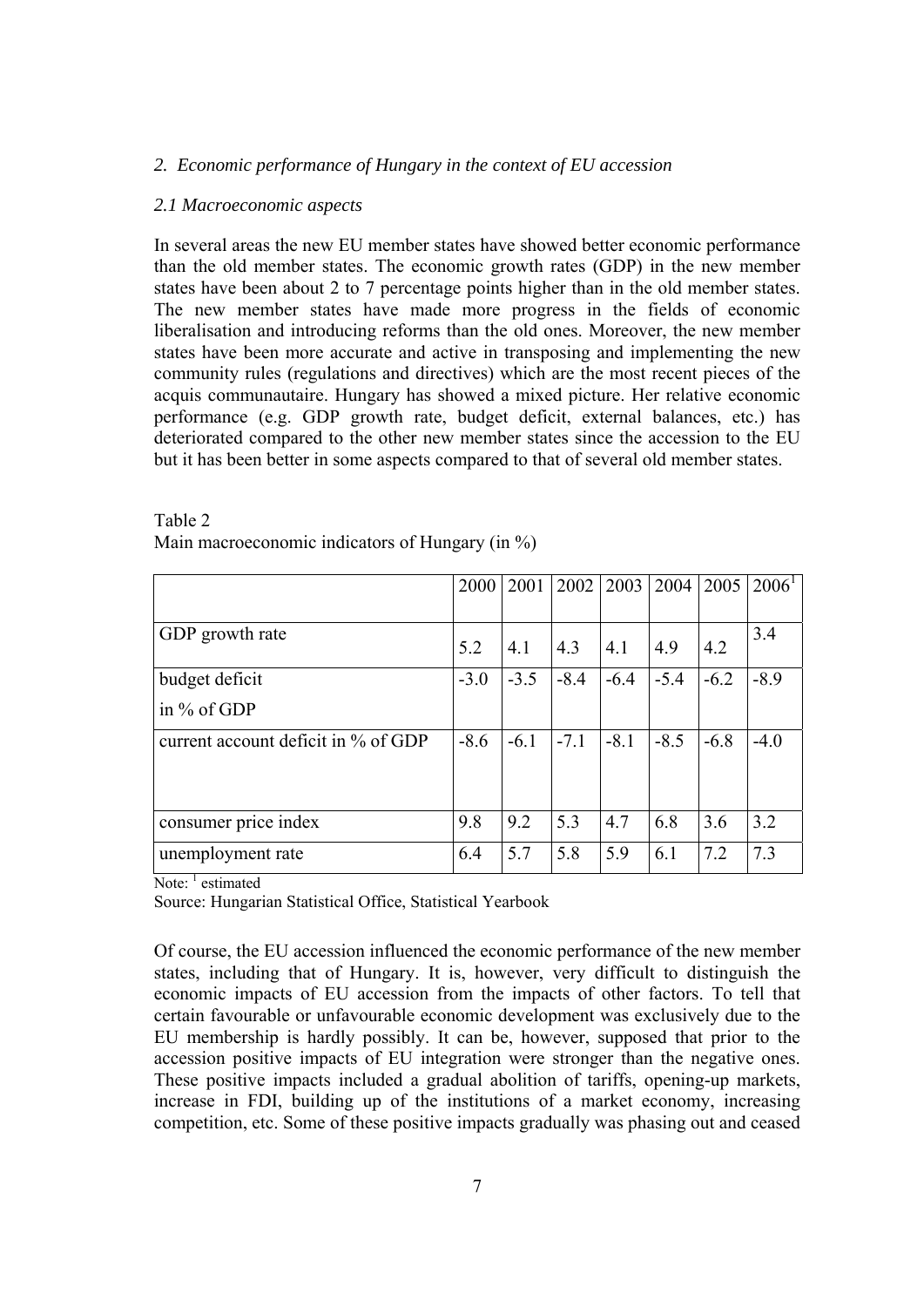to exist after certain time. Moreover, some negative impacts of EU integration after the accession became even stronger. The Hungarian economy became more dependent on the changes in the business cycle of the old member states, particularly that of Germany.

Since 2004, not only the global economic situation has been weak but the Gdp growth rates of the old EU member states have been also moderate. Such global macroeconomic situation did not support at all the economic dynamism in the new member states. In Hungary, economic stabilisation policy measures had to be introduced very soon after the EU accession. The declared main aim of the Hungarian economic policy was to reduce domestic demands and to shift the economy back onto an export-led economic growth path. The external and internal conditions brought about declining economic growth rate in Hungary. This situation deteriorated the public perception of EU membership.

#### *2.2 Microeconomic aspects*

The opening up of the Hungarian domestic market for the global competition was one of the most important economic policy decisions at the beginning of the systemic change and transition to a market economy at the end of 1980s. The liberalisation process directly affected the microeconomic sphere in the early 1990s. Hungarian firms became more exposed to the direct impacts of the world economy and the changing conditions of the global markets. The EU accession process had also a very crucial importance because not only the exposure of Hungarian firms to the impacts and conditions of the European markets increased very substantially but due to the necessary and obligatory transposition of the market rules and regulations of the EU changed business environment and conditions very radically in Hungary like in every other new member states.

The process of liberalisation and transposition of EU rules and regulations (acquis communautaire) was gradual but sometime very radical. These changes profoundly altered the market conditions, touched vested interests of firms and sectors as well as created negative and positive impacts. Most of the changes took place during the accession process but there were changes which were completed just by the time of the accession. The expectations of the firms indicated a changing business climate regarding the impacts of EU membership. Just prior to the accession the « positive» and « negative expectations » and « no expected impact » replies were almost balanced; each of them represented roughly one third of the opinion of business people. It showed that the preparation for EU membership was completed in the larger part of the economy and a smaller part of it only had still fear of the consequences of the EU accession. A year later the picture changed in that sense that meanwhile the share of those who had fear of the accession slightly decreased the share of those who still expected some new « positive impact » declined radically and the share of those who did not expect any new impact increased substantially. These figures can be interpreted in such a way that the larger part of the economy was prepared for the membership and did not expect any particular new change. The main trends continued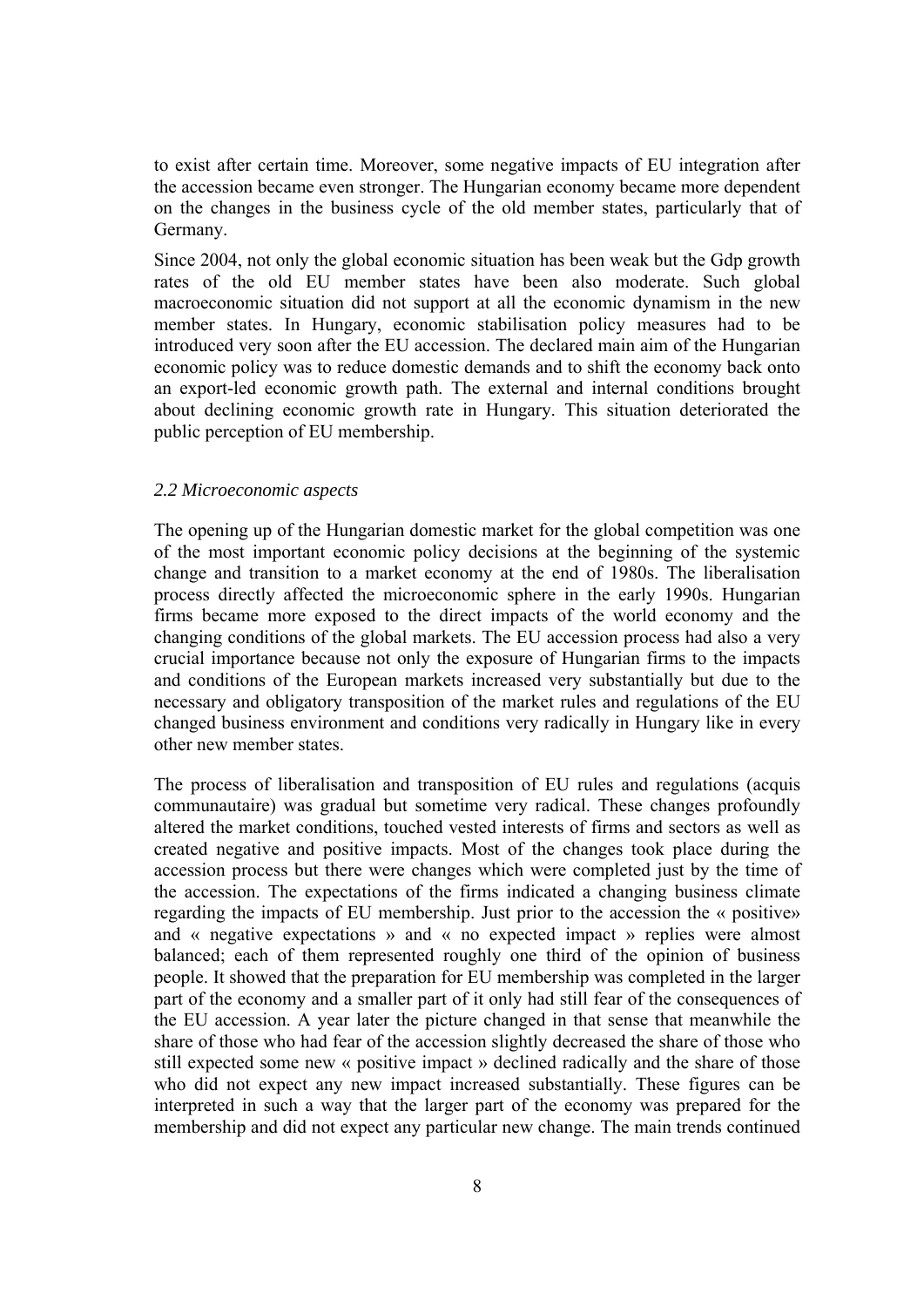during the second year of the EU membership. The share of those who still expected negative impacts slightly further declined but remained significant. It can be explained by the competition of the single market, the impact of which increased.

| Table 3                                                                 |  |  |
|-------------------------------------------------------------------------|--|--|
| Business climate evaluation – types of expected impacts of EU accession |  |  |

| expectations | 04.2004 | 05.2005 | 01.2006 |
|--------------|---------|---------|---------|
| negative     | $36\%$  | $34\%$  | 29 %    |
| positive     | $31\%$  | $13\%$  | $21\%$  |
| no impact    | $33\%$  | 53 %    | 60%     |

 Legend: negative expectations: realistic; positive expectations: too optimistic; no impact: underestimated (services, construction industry, state owned companies)

Sources: Gki for 2004 and 2005, Institute of Market Research for 2006

If one regards the three types of expectations by sectors of the economy the preparedness for EU membership and the competitiveness of sectors can be evaluated. Above average positive impacts of EU membership were expected in the R&D sector, services, tourism, communication, construction industry and metallurgy whereas below average negative impacts of EU membership were expected in the following sectors: transport, vehicle dealer, petrol trading, retail trade, textile, clothing and garment.

The general public supposed that the EU membership would boost the consumer prices and the inflation rate would increase significantly. In fact, the EU accession did not have any noticeable price effect. The price level adjustment took place already during the previous decade in relations with the transition to a market economy and economic liberalisation. One thing is, however, worth to mention. Meanwhile there was no significant change in input prices the producer prices increased by an even lower rate. The producer prices could not follow the input prices because of the increasing competition due to the EU membership.

Undoubtedly, the EU membership had certain costs effects because the EU rules and regulations resulted in new or increased financial costs, e.g. higher standards of environment protection, stricter rules of safety in work and health protection, administrative expenditures, etc. Some of these rules became effective at the accession and others will enter into force gradually in the coming years because the Accession Treaty provided some concessions or derogation and transitory arrangements.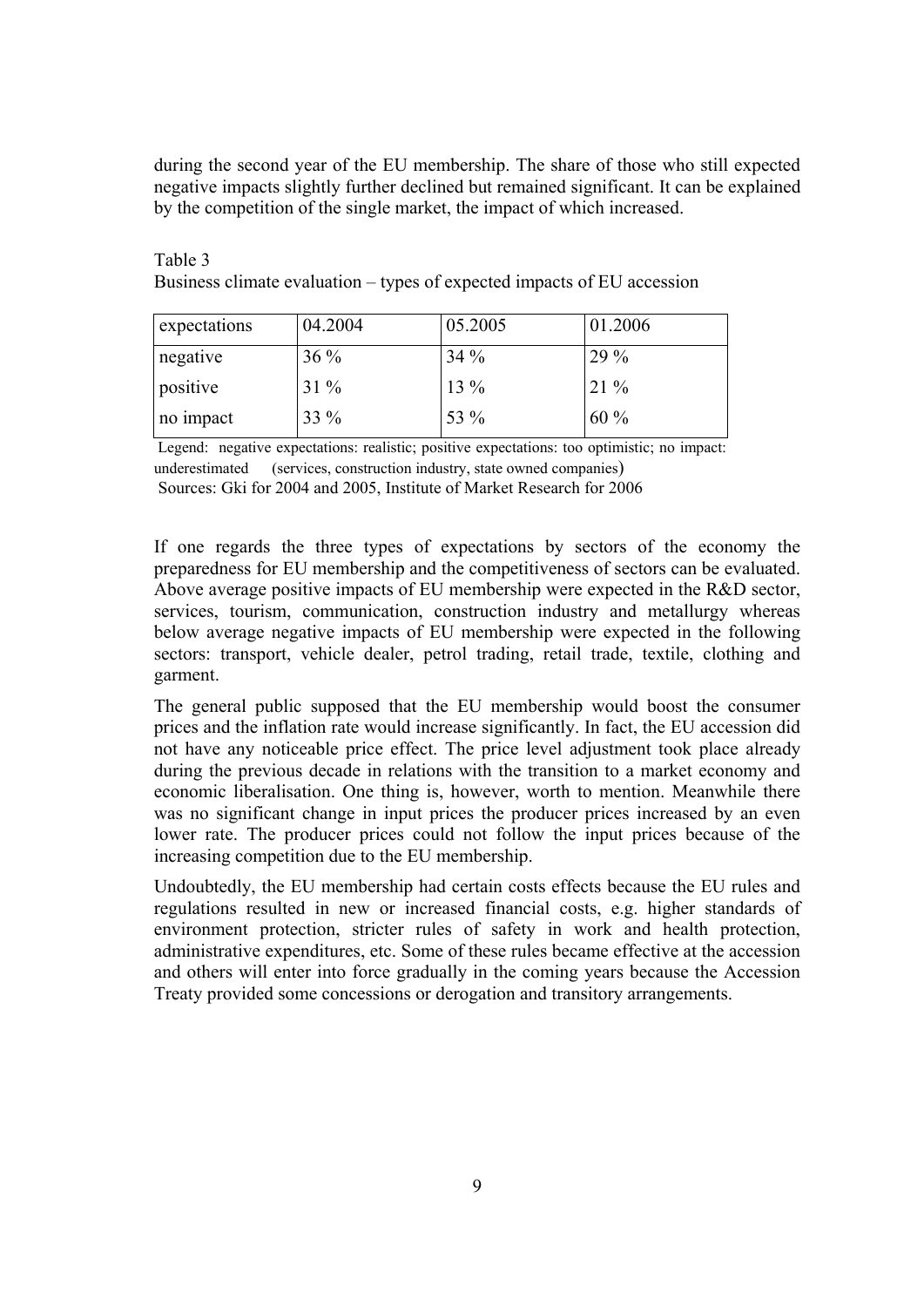## *3. Foreign trade*

 $\overline{a}$ 

The main trends of foreign trade have been favourable since the accession. Total exports have increased more substantially than total imports did. Meanwhile the exports increased by 12 to 17 % the imports grew by around 10 % annually. It resulted in a gradual decrease in the deficit of the balance of trade since 2004.

The structure of the increase in the total exports is favourable because the more substantial increases were produced by sectors having the largest value added, e.g. machinery and manufacturing. This trend can be observed in all three relations i.e. EU-15 and EU-7 (new Central European EU member states) and extra EU .

During the EU accession process a free trade was gradually established with the EU-15 and Cefta countries. On the eve of the EU accession all remaining trade restrictions vis-à-vis the other old and new EU member states were abolished and the custom tariffs of the custom union vis-à-vis the rest of the world were implemented. It seems that the changes in the tariffs contributed to shifts in the geographical distribution of foreign trade. It is still a question whether these changes alone could induce those shifts in the shares of the three relations (EU-15, EU-7, and extra EU) which can be observed in the statistics of 2003 throughout 2006.

The share of the EU-25 within the total exports of Hungary reduced from 81.1 % in  $2003<sup>1</sup>$  $2003<sup>1</sup>$  $2003<sup>1</sup>$  to 71.9 % in the first five months of 2006. The share of the EU-15 declined more substantially from 73.6 % to 60.4 % as the share of the other seven Central European new EU member states increased from 7.5 % to 11.5 % during the same period. Moreover, the share of the rest of the world grew from 18.9 % to 28.1 %. Summing up, it can be seen that the share of the EU-15 in the Hungarian exports has incessantly declined and those of the other seven Central European new EU member states and the rest of the world continuously increased since the EU accession of Hungary in 2004. In value term, the Hungarian exports during this period into the countries of EU-15 almost stagnated or slightly increased meanwhile those into the other seven Central European new EU member states and to the rest of the world increased annually by about 40 % and 25 %, respectively.

In the case of the total imports of Hungary between 2003 and 2006, the same trends in the geographical composition can be observed. The only significant difference between the trends in the exports and imports was that the shifts were continuous in the former case whereas the shifts were fluctuating very much in the latter case. The share of the EU-25 in the total Hungarian imports declined from 63.1 % in 2003 to 62.2 % in the first five months of 2006. Meanwhile the share of the EU-15 declined from 55.2 % in 2003 to 53.1 % in 2006 and the share of the seven Central European new EU member states increased from 7.9 % to 9.1 % during the same period. The combined share of the countries of the rest of the world also increased from 36.9 % in 2003 to 37.8 % in 2006. In all three relations, there were relatively substantial fluctuations. Summing up, it can be observed that the share of the EU-15 in the

<span id="page-9-0"></span><sup>&</sup>lt;sup>1</sup> This is a hypothetical figure as it was composed of the data of Eu-15 and those of then Eu candidate countries.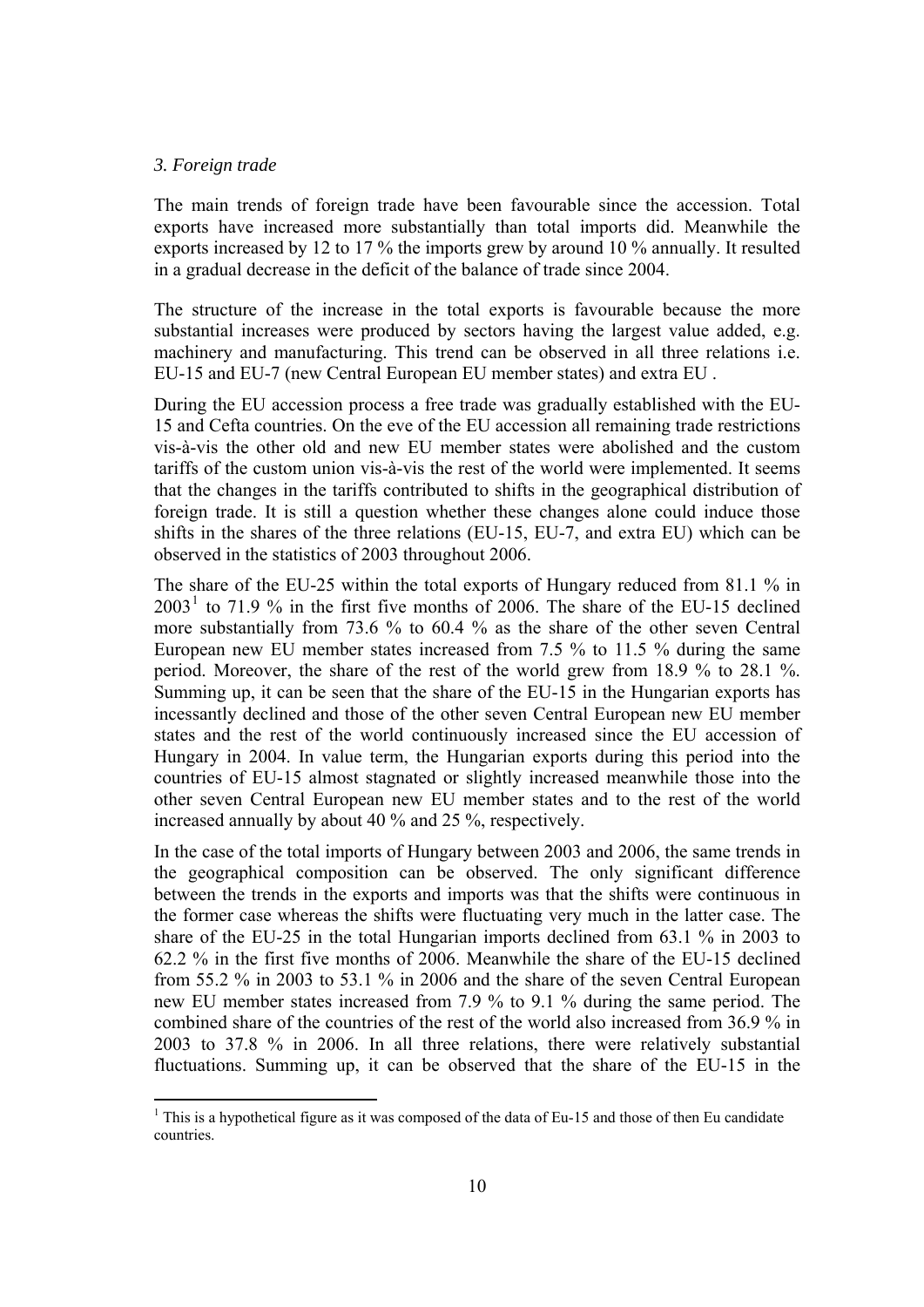Hungarian imports has declined and those of the other seven Central European new EU member states and the countries of the rest of the world increased during this period. In value term, the Hungarian imports from the EU-15 slightly increased meanwhile those from the seven Central European new EU member states and from the rest of the world increased annually by about 15 to 20 %. The increase in the share and the value of imports from the rest of the world can be explained first of all by the purchase of oil and gas, which represents a significant part of the total imports of Hungary from Russia. The energy price increase during the recent years is reflected in the shifts in the geographic structure of total imports.

In the past several research papers analysed the changes in the foreign trade turnover of the EU member states. The experience of the EU member states showed that the higher the level of economic development the higher the level of potential trade within a customs union. Moreover, increasing economic development would boost substantially the sub-regional trade turnover within the customs union. The recent development in the Hungarian trade turnover with the other seven Central European new EU member states re-confirms these findings.

A provisional conclusion of analysing the first two and half year trends of foreign trade of the EU member Hungary can be summarised very briefly. The EU membership implied new trade policy rules because the adaptation of the common trade policy had to be completed by the date of accession. Moreover, the main trends of global economy also changed during these years. Due to the new trade policy rules and the changing world market conditions the foreign market positions of Hungary became stronger. The relative importance of the EU-15 remained but the share of the rest of world increased due to the very dynamic increase in trade turnover in this relation.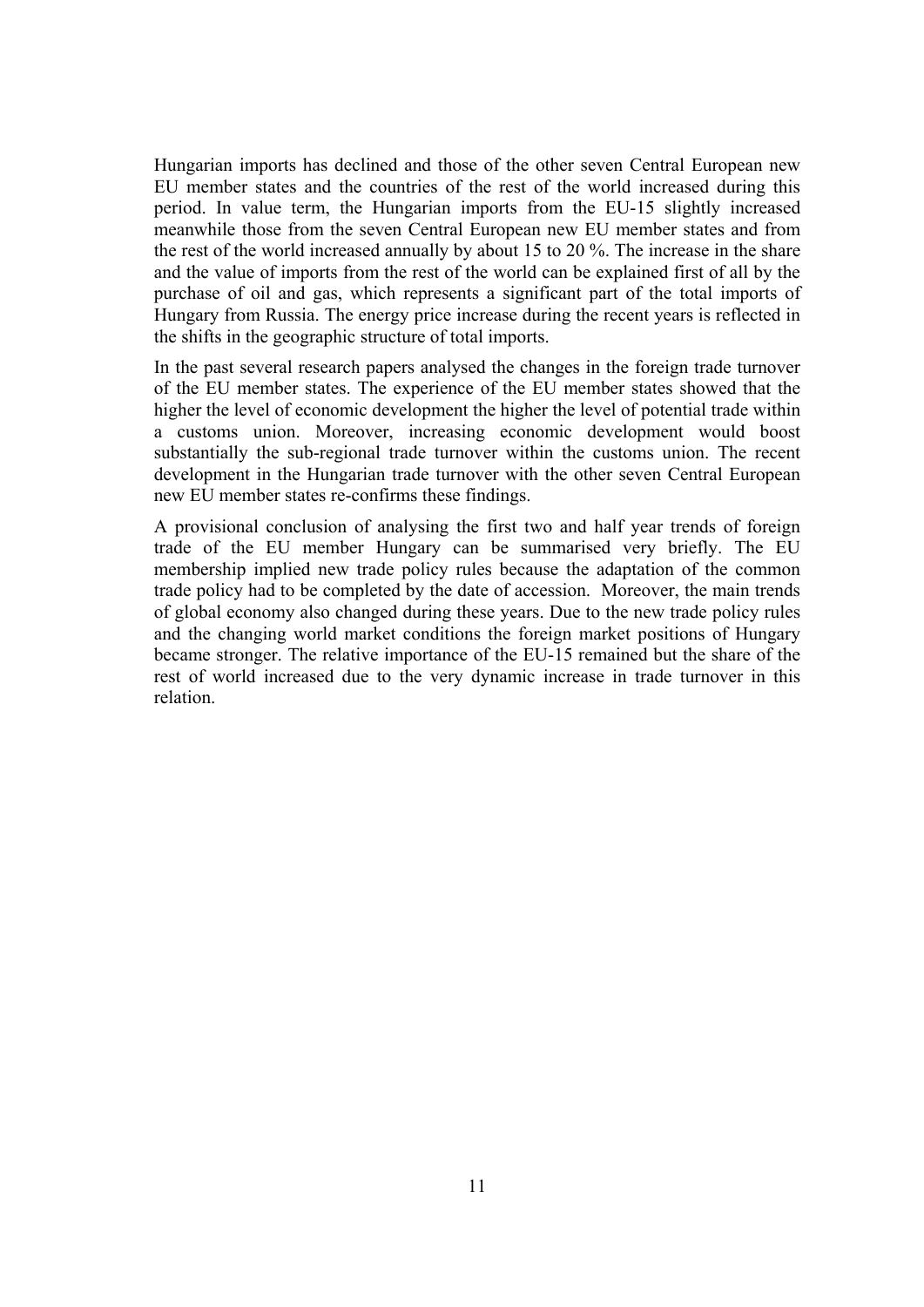Table 4 Foreign trade of Hungary

|                                    | 2003     | 2004     | 2005     | $2005$ $(I-V)^{1}$ | $2006$ (I-V) <sup>1</sup> |
|------------------------------------|----------|----------|----------|--------------------|---------------------------|
| <b>EXPORTS</b>                     |          |          |          |                    |                           |
| total                              |          |          |          |                    |                           |
| value (mio $\epsilon$ )            | 38,100   | 44,672   | 50,246   | 20,531             | 24,127                    |
| growth rate                        | 4.4 %    | 17.2%    | 12.5 %   |                    | 17.5 %                    |
| intra EU-25                        |          |          |          |                    |                           |
| value (mio $\epsilon$ )            | 30,935   | 35,457   | 38,335   | 15,078             | 17,339                    |
| growth rate                        | 3.6 %    | 14.7%    | 8.1%     |                    | 15 %                      |
| share in total                     | 81.1%    | 79.4 %   | 76.3%    | 73.4 %             | 71.9%                     |
| intra EU-7 $2$                     |          |          |          |                    |                           |
| value (mio $\epsilon$ )            | 2,855    | 3,858    | 5,429    | 2,037              | 2,783                     |
| growth rate                        | 17.5 %   | 35.1 %   | 40.7%    |                    | 36.6%                     |
| share in total                     | $7.5\%$  | 8.6%     | 10.8%    | 9.9%               | 11.5 %                    |
| extra EU                           |          |          |          |                    |                           |
| value (mio $\epsilon$ )            | 7,161    | 9,215    | 11,911   | 5,453              | 6,788                     |
| growth rate                        | 7.9%     | 28.0%    | 29.3 %   |                    | 24.5 %                    |
| share in total                     | 18.9%    | 20.6%    | 23.7%    | 26.6%              | 28.1%                     |
| <b>IMPORTS</b>                     |          |          |          |                    |                           |
| total                              |          |          |          |                    |                           |
| value (mio $\epsilon$ )            | 42,263   | 48,668   | 53,159   | 21,977             | 25,566                    |
| growth rate                        | 6.1%     | 15.2%    | 9.2%     |                    | 16.3 %                    |
|                                    |          |          |          |                    |                           |
| intra EU-25                        |          |          |          |                    |                           |
| value (mio $\epsilon$ )            | 26,663   | 32,565   | 35,858   | 14,077             | 15,906                    |
| growth rate                        | 4.8%     |          | $10.1\%$ |                    | 13 %                      |
| share in total                     | 63.1%    | 66.9%    | 67.5%    | 64.1 %             | 62.2%                     |
| intra EU-7 $^2$                    |          |          |          |                    |                           |
| value (mio $\epsilon$ )            | 3,357    | 4,344    | 5,189    | 1,894              | 2,315                     |
| growth rate                        | 14.1 %   | 29.4%    | 19.5 %   |                    | 22.2 %                    |
| share in total                     | 7.9%     | 8.9%     | 9.8%     | 8.6%               | 9.1%                      |
| extra EU                           |          |          |          |                    |                           |
| value (mio $\epsilon$ )            | 15,600   | 16,103   | 17,301   | 7,900              | 9,660                     |
| growth rate                        | $7.6\%$  | $3.2\%$  | $7.4\%$  |                    | 22.3 %                    |
| share in total                     | 36.9%    | 33.1 %   | 32.5 %   | 35.9%              | 37.8%                     |
| BALANCE OF TRADE (mio $\epsilon$ ) |          |          |          |                    |                           |
| total                              | $-4,200$ | $-3,996$ | $-2,912$ | $-1,446$           | $-1,378$                  |
| intra EU-25                        | 4,272    | 2,892    | 2,478    | 1,001              | 1,493                     |
| intra EU-7 $^2$                    | $-501$   | $-486$   | 236      | 134                | 587                       |
| extra EU                           | $-8,439$ | $-6,888$ | $-5,390$ | $-2,447$           | $-2,871$                  |

Note:  $\frac{1}{1}$  extra EU data for the period Jan-June

<sup>2</sup> EU-7 : the other 7 Central European new EU member states

Source: Eurostat and own calculation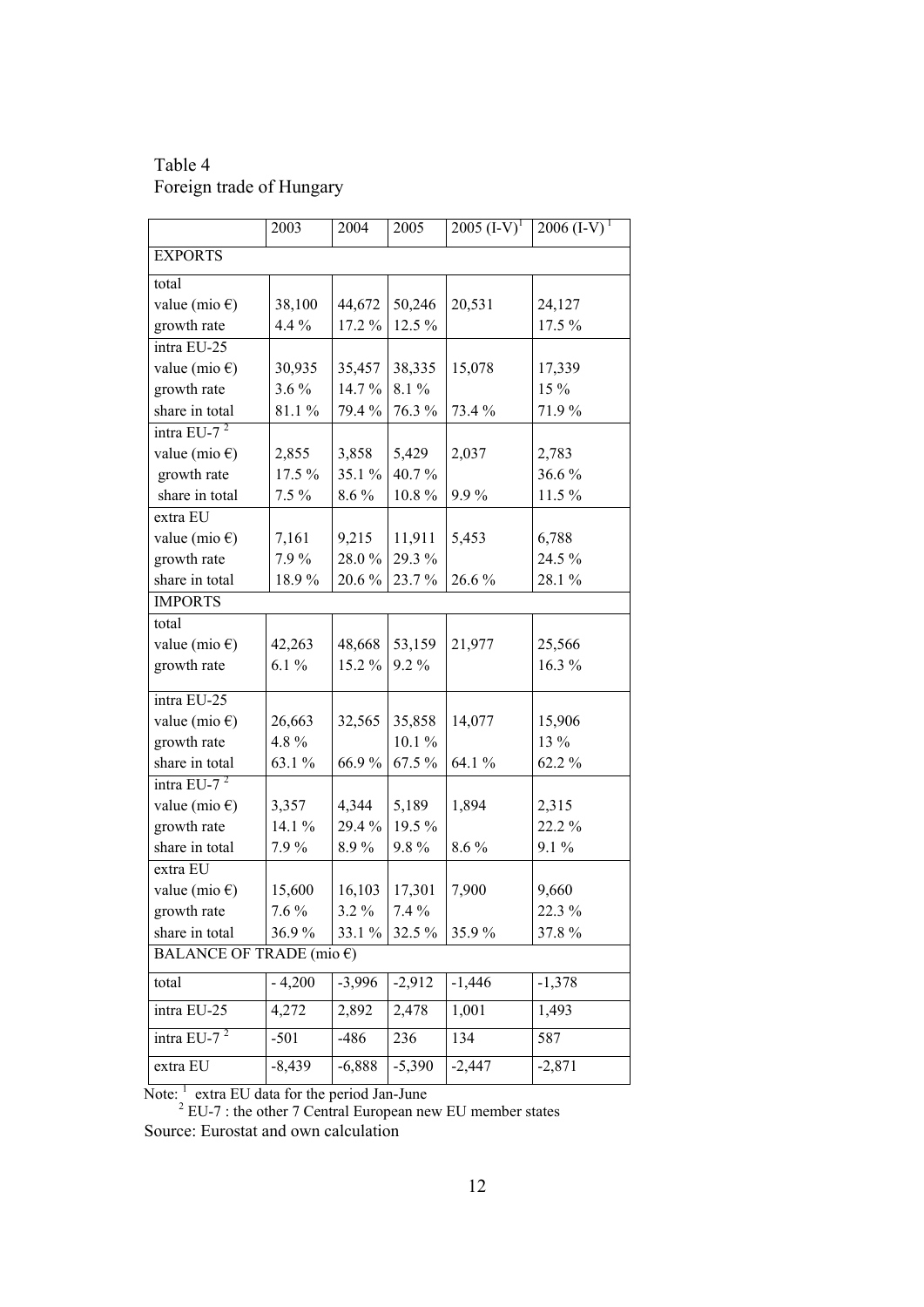## *4. Commodity structure of foreign trade*

The commodity structure of the Hungarian foreign trade went through significant changes during the last decade. Both the total exports and the exports to the EU was characterised by two main trends. First, the shares of natural resource intensive products and unskilled labour intensive goods declined from about 50 % in 1989 to approximately 10-12 % in 2003 and from about 20 % to 15-18 %, respectively. Second, the shares of technology intensive goods and human capital intensive products increased from about 20 % to 45 % and from about 10 % to approximately 25 %, respectively during the same period. These trends practically continued after the accession.

As it was shown above, the Hungarian foreign trade with the new member states grew faster than with the old member states after the EU enlargement. The Hungarian exports into this group of countries have increased faster than imports from them since the accession. The Hungarian exports were made up dominantly by manufacturing products whereas the imports was characterised by a significant increase in food and agricultural products.

Since the EU accession, the changes in the commodity structure of the Hungarian foreign trade have had some characteristic features. While the general competitiveness of the Hungarian exports improved the position of the agriculture sector deteriorated because its imports were increasing more dynamically than its exports into the EU markets. The Hungarian agricultural products were not less demanded but the competition in the Hungarian agricultural product market increased substantially because of the rapidly growing imports. That is, the increase in the exports of agricultural products was by two percentage points higher than the total export growth, and meanwhile the increase in the imports of agricultural products was twice as much as the growth of total imports. The position of the exports of Hungarian agricultural products improved in the non-EU markets only. It could be resulted in by the protectionist effects of CAP (Common Agricultural Policy).

In the case of the imports of Hungary, it was the supply of agricultural products from the other seven new Central-European EU member states which increased to the largest extent among the commodity groups. The exports of Hungarian agricultural products to these seven new member states increased also substantially but not as much as the imports. It seems that the complete abolishment of trade barriers for agricultural products on the day of accession had still effects even two years later. As the imports increased more than the exports the outcome is that the Hungarian market position deteriorated.

The trade turnover of machinery and transport equipments produced some changes in the main trends. Due to very dynamic increase these products became the most important export items in the total exports of Hungary during the last decade. Since the accession the annual growth rate of their export to the EU-15 has declined. In the last year it practically stagnated. Meanwhile the exports of these products into the other parts of the world substantially increased. In 2005, the growth rate of the value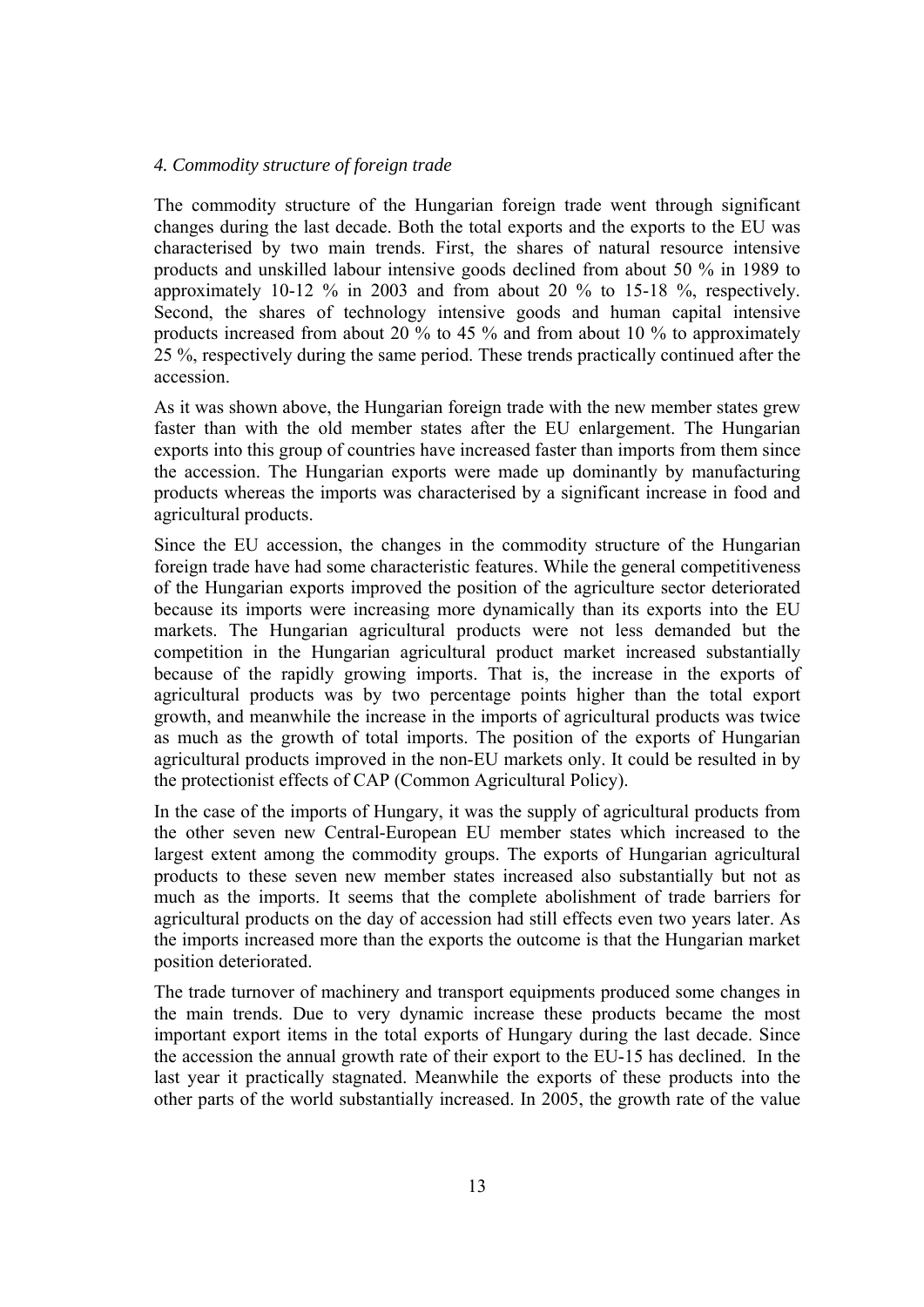of the exports of these products into the new member states and into the non-EU countries was 52 % and 36 %, respectively.

# Table 5

Commodity structures of exports and imports of Hungary

| <b>EXPORT</b>                            | 2000        | 2001        | 2002    | 2003    | 2004     | 2005              |
|------------------------------------------|-------------|-------------|---------|---------|----------|-------------------|
|                                          |             |             |         |         |          |                   |
| Total exports, fob, HUF mn <sup>1)</sup> | 7942804     | 8748170     | 8873970 | 9643710 | 11232376 | 12425491          |
| Total exports, fob, EUR (ECU) mn         |             |             |         |         |          |                   |
| 1)2)                                     | 30545       | 34082       | 36523   | 38041   | 44630    | 50093             |
|                                          |             |             |         |         |          |                   |
| SITC commodity groups <sup>1)</sup>      |             |             |         |         |          |                   |
| Food and live animals                    | 6,5         | 7,1         | 6,5     | 6,2     | 5,7      |                   |
| Beverages and tobacco                    | 0,4         | 0,4         | 0,3     | 0,3     | 0,3      | $\frac{5,5}{0,3}$ |
| Crude materials, inedible, except        |             |             |         |         |          |                   |
| fuels                                    | 2,1         | 1,8         | 1,8     | 1,8     | 2,0      |                   |
| Mineral fuels, lubricants, etc.          | 1,8         | 1,9         | 1,6     | 1,6     | 1,9      | $\frac{1,8}{2,7}$ |
| Animal and vegetable oils, fats,         |             |             |         |         |          |                   |
| waxes                                    | 0,3         | 0,2         | 0,2     | 0,2     | 0,2      | 0,2               |
| Chemicals and related products,          |             |             |         |         |          |                   |
| n.e.s.                                   | 6,6         | 6,6         | 6,6     | 6,9     | 7,4      | 8,1               |
| Manufactured goods class. by             |             |             |         |         |          |                   |
| materials                                | 10,7        | 10,6        | 10,3    | 10,3    | 10,1     | 10,2              |
| Machinery and transport equipment        | 60,0        | 57,6        | 58,7    | 61,1    | 62,4     | 61,9              |
| Miscellaneous manufactured articles      | 11,5        | 12,8        | 13,1    | 10,6    | 9,6      | 9,2               |
| Commodities not classified by kind       |             |             |         |         |          |                   |
| 3)                                       | 0,0         | 1,0         | 0,9     | 0,8     | 0,3      | 0,2               |
|                                          |             |             |         |         |          |                   |
| $I$ $M$ $D$ $D$ $T$ $C$                  | <b>2000</b> | <b>2001</b> | anna.   | 2002    | $2004$   | <b>2005</b>       |

| <b>IMPORTS</b>                                            | 2000    | 2001    | 2002    | 2003     | 2004     | 2005     |
|-----------------------------------------------------------|---------|---------|---------|----------|----------|----------|
|                                                           |         |         |         |          |          |          |
| Total imports, cif, HUF mn <sup>1)2)</sup>                | 9064022 | 9665060 | 9704100 | 10695408 | 12218949 | 13145545 |
| Total imports, cif, EUR (ECU) mn<br>1)2)3)                |         |         |         |          |          |          |
|                                                           | 34856   | 37654   | 39939   | 42189    | 48550    | 52996    |
|                                                           |         |         |         |          |          |          |
| <b>SITC</b> commodity groups <sup><math>1)2)</math></sup> |         |         |         |          |          |          |
| Food and live animals                                     | 2,5     | 2,7     | 2,8     | 2,8      | 3,3      | 3,6      |
| Beverages and tobacco                                     | 0,2     | 0,2     | 0,2     | 0,3      | 0,4      | 0,5      |
| Crude materials, inedible, except                         |         |         |         |          |          |          |
| fuels                                                     | 2,0     | 1,8     | 1,8     | 1,8      | 1,7      | 1,6      |
| Mineral fuels, lubricants, etc.                           | 8,4     | 8,2     | 7,5     | 7,7      | 7,3      | 10,2     |
| Animal and vegetable oils, fats,                          |         |         |         |          |          |          |
| waxes                                                     | 0,2     | 0,2     | 0,2     | 0,2      | 0,1      | 0,2      |
| Chemicals and related products,                           |         |         |         |          |          |          |
| n.e.s.                                                    | 8,8     | 9,0     | 9,3     | 9,7      | 9,5      | 9,6      |
| Manufactured goods class. by                              |         |         |         |          |          |          |
| materials                                                 | 16,5    | 16,3    | 16,4    | 16,1     | 16,0     | 14,4     |
| Machinery and transport equipment                         | 51,5    | 51,6    | 52,0    | 51,6     | 52,9     | 51,1     |
| Miscellaneous manufactured articles                       | 9,8     | 9,5     | 9,4     | 9,4      | 8,4      | 8,5      |
| Commodities not classified by kind                        |         |         |         |          |          |          |
| 4)                                                        | 0,0     | 0,5     | 0,4     | 0,5      | 0,4      | 0,4      |

Source: Central Statistical Office, Foreign Trade Statistical Yearbook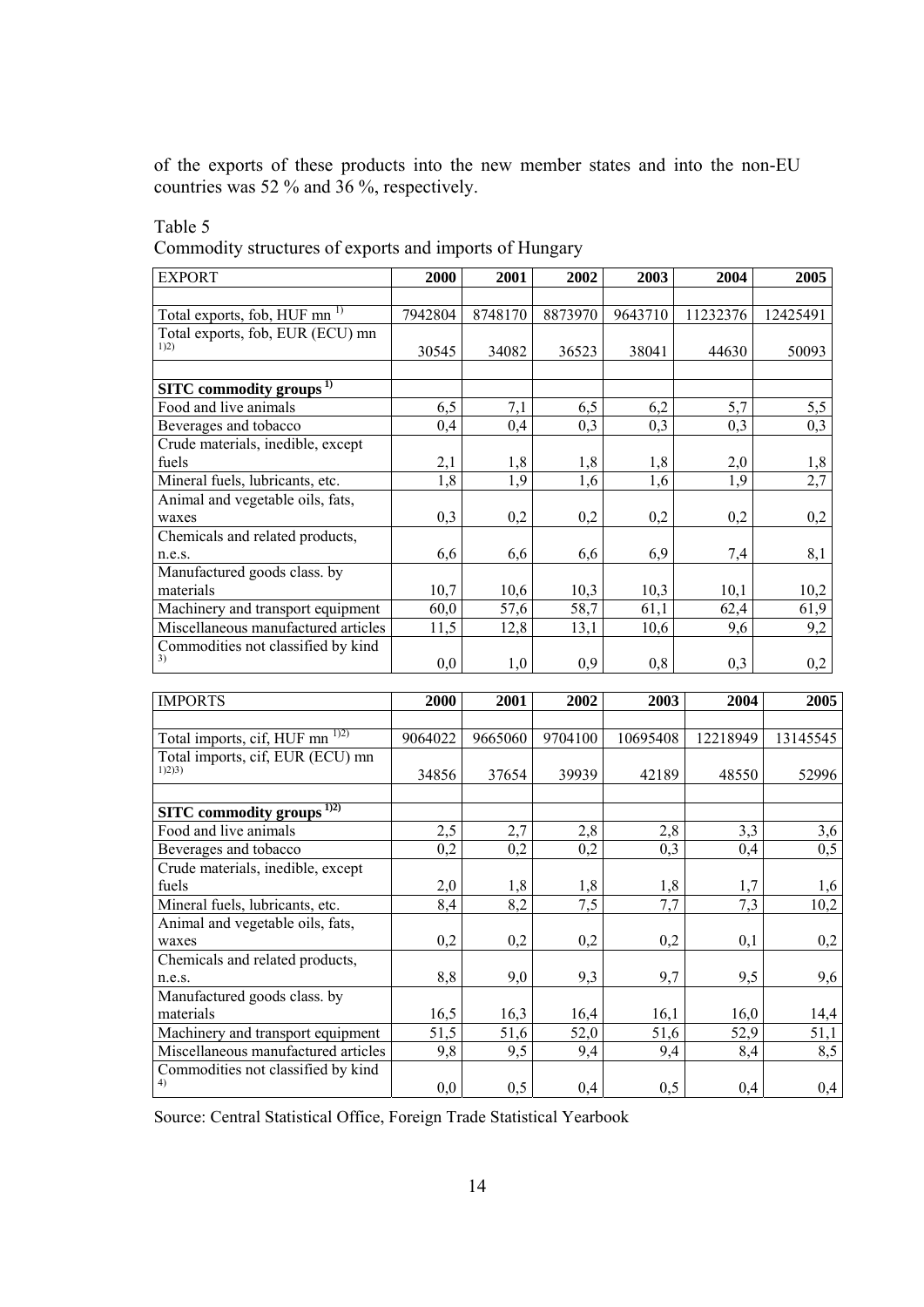## *5. Structural development and modernisation of the Hungarian economy*

One of the most important expected positive impacts of the EU accession was an additional acceleration of the modernisation process and structural development of the Hungarian economy. Most of these expectations were fulfilled. Being part of the internal market of the EU enabled four mechanisms to exert positive effects on catching up: product and process specialisation in products and service markets; foreign direct investment (FDI); competitive exposure; and the reduction of distortions.

One of the most important measures of competitiveness is the increase in productivity. Hungary has been able to maintain its second position among the eight Central-European new EU member states since the accession. The level of labour productivity of Hungary exceeded the 70 % of the EU average in 2005 which meant a 2 percentage point increase compared to the level in 2004. The improving competitiveness is indicated by the unit labour costs statistical figures as well. After having stagnated in 2004 the unit labour costs decreased in 2005. It was resulted by a declining gap between the real wage increase and the real GDP growth rate.

Table 6

Labour productivity in manufacturing industry (annual growth rates in %)

| 1993 | 18,1 |
|------|------|
| 1994 | 19,7 |
| 1995 | 10,7 |
| 1996 | 5,1  |
| 1997 | 11,8 |
| 1998 | 12,0 |
| 1999 | 11,1 |
| 2000 | 20,3 |
| 2001 | 4,3  |
| 2002 | 4,4  |
| 2003 | 4,4  |
| 2004 | 13,2 |
| 2005 | 12,7 |

Source: Hungarian Statistical Office, Statistical Yearbook

 The foreign direct investments (FDI) have substantially contributed to improve the competitiveness of the Hungarian economy. The inflow of FDI increased substantially after the EU accession and it reached a record breaking size in 2005. This trend continued in the following year as well. A detailed analysis of the three components of FDI sources proves that Hungary has remained an attractive place for investments in spite of the increasing macroeconomic imbalances.

The structure of the FDI has changed in positive sense because the share of assembly plants among the FDI company units has decreased and the shares of company units producing higher value-added products or those units which specialised in R&D activities have increased since the EU accession.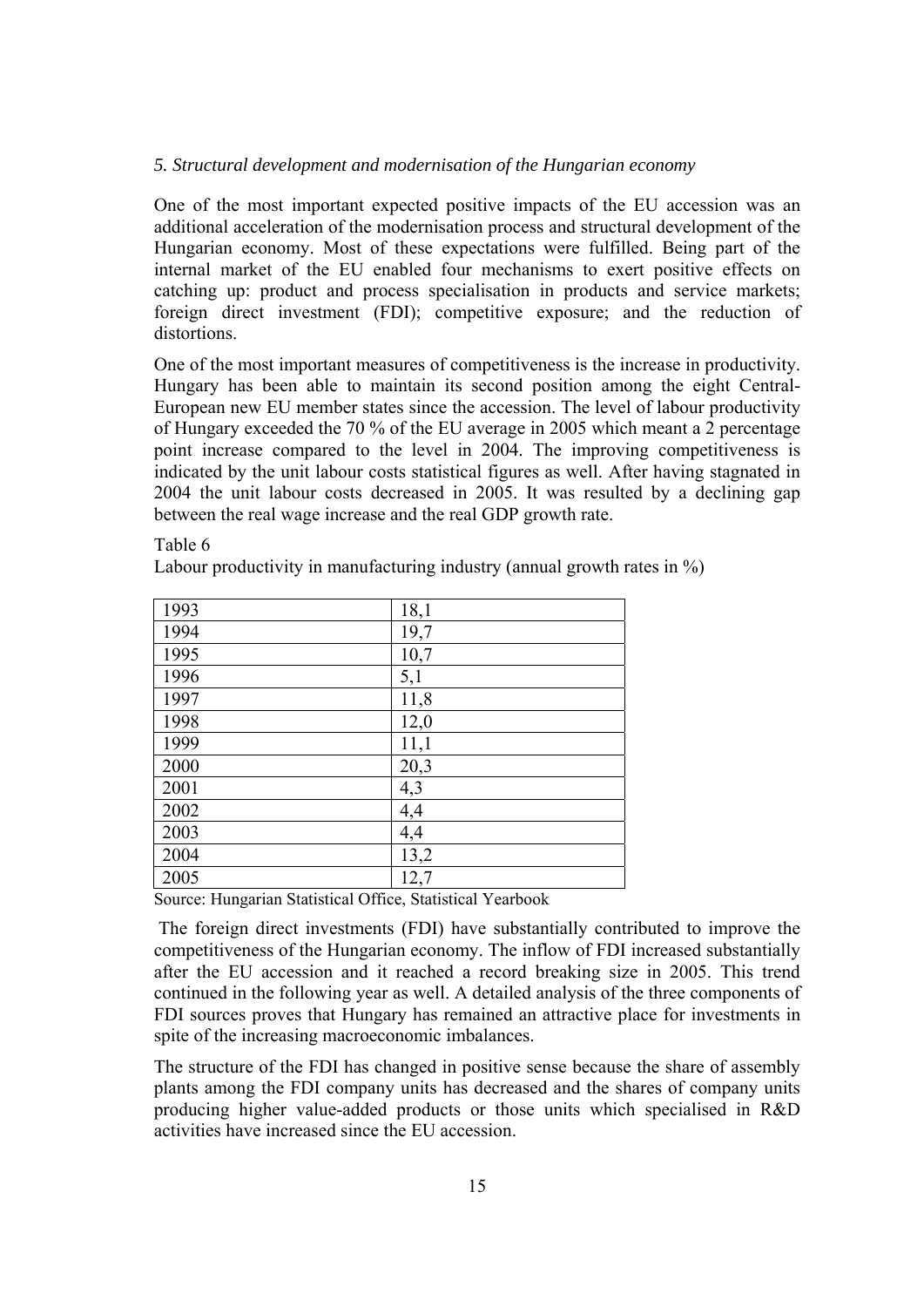A FDI can be analysed whether it is well embedded into the local economy and is linked to the local firms (suppliers) or not. The factor endowments, relative costs, has differed between the EU-15 and Hungary, so called « vertical » FDI exploited this advantage through concentrated output in Hungary and exports to the EU-15. Under such conditions the roles of local suppliers are limited. This situation could be witnessed also in Hungary. The so called « horizontal » FDI is based on scale economies at the company level<sup>[2](#page-15-0)</sup>. Experience of previous enlargements showed that « vertical » strategies became dominant for quite a while after the accession because of the prevailed disparity. The shift from « vertical » to « horizontal » strategies in Hungary has started since the EU accession.

Table 7

|                                                                  | 2000   | 2001   | 2002   | 2003   | 2004   | 2005   |
|------------------------------------------------------------------|--------|--------|--------|--------|--------|--------|
| stock <sup>1</sup>                                               | 24,578 | 31,045 | 34,575 | 38,329 | 45,956 | 51,590 |
| annual increase                                                  | 1,530  | 6,467  | 3,530  | 3,754  | 7,627  | 5,634  |
| equity capital,<br>reinvested earnings and<br>loans <sup>2</sup> | 2,998  | 4,391  | 3,185  | 1,888  | 3,633  | 5,559  |

FDI inward stock (mn Eur) and annual increase calculated on two different bases

Notes: <sup>1</sup> figures are based on declarations of firms (International Investment Statistics) <sup>2</sup> figures are based on balance of payments statistics of Hungary

Source: Wiiw

 $\overline{a}$ 

Besides the technology import the intra-industry specialisation in the single market showed positive effects on the modernisation of the Hungarian manufacturing industry and economy. The technology import has increased substantially since the EU accession. The on-going fast intra-industry specialisation has exerted an upward pressure on the productivity, wages, of workers with skills demanded for export production.

Prior to the accession process some sectors of the manufacturing industry enjoyed high national protection. The EU trade protection is not only far lower but also declining secularly since the mid-1980. The sectors, which are most exposed to this trend are the textiles and clothing, steel, etc. So adjustment has taken place through steady exit of firms and workers. This process has speeded up since the EU accession. The shares of these sectors have declined more rapidly within the manufacturing industry.

The rationalisation has been combined with product innovation and better market responsiveness. This process has speeded up since the accession. Moreover, the catching-up process is conditional on radical diversification leading to absorption of

<span id="page-15-0"></span> $2$  It implies that headquarters tend to establish in less developed member states and several (low-scale) plants are scattered through Europe, in order to be closed to consumers. Large, rich and growing markets are then the most attractive.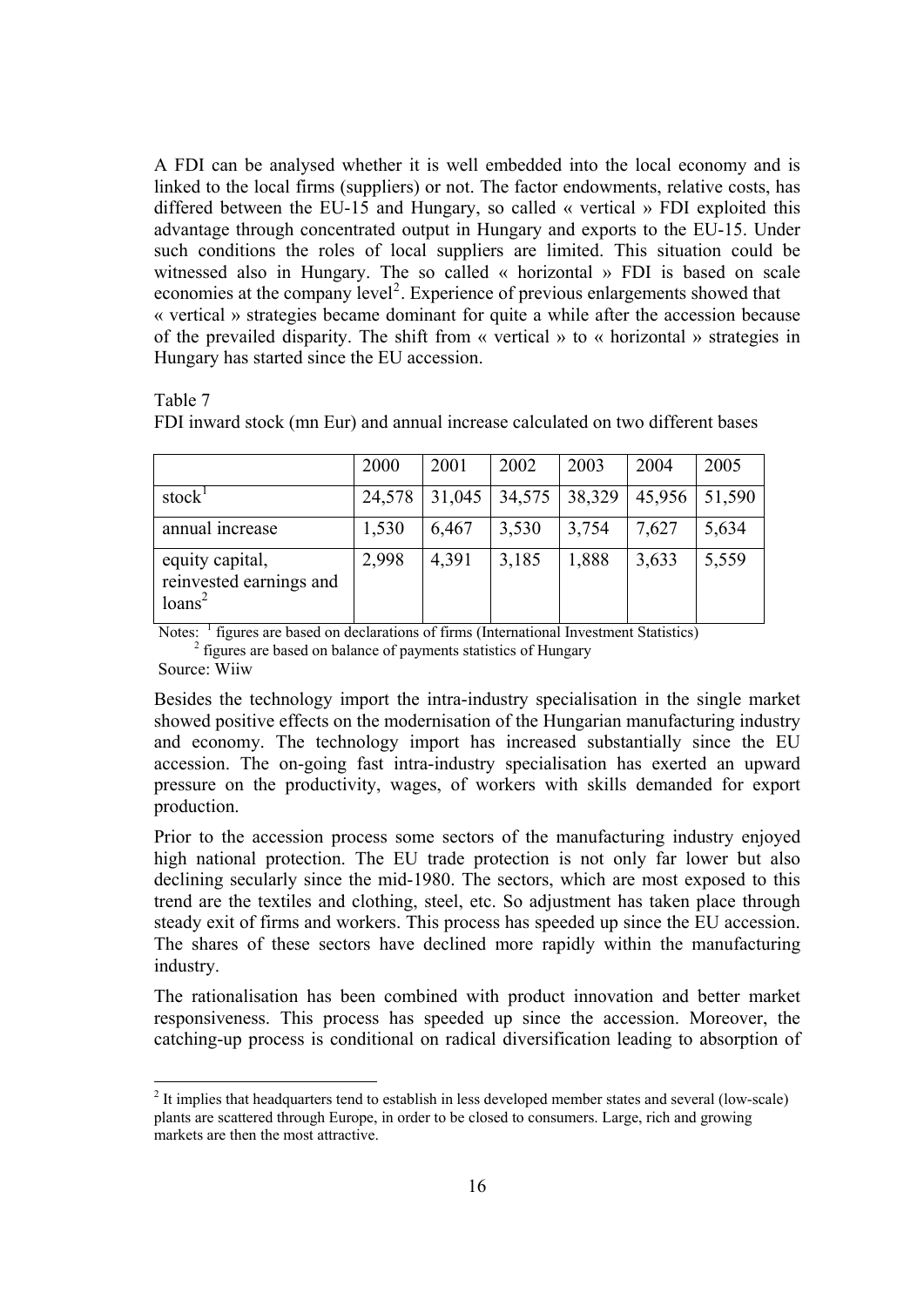the human resources left idle. From this point of view the qualification of the labour force has particular importance.

The modernisation and structural adjustment process received an additional boost by the EU accession. The structural changes within the manufacturing industry speeded up. The shares of the relatively low value-added sectors declined. These sectors are usually of raw-material and labour intensive (e.g. food products, textiles, leather, wood and paper, etc.). In contrary to this trend the shares of high value-added sectors in the total production of manufacturing industry increased (e.g. electrical and optical equipments, chemicals, transport equipment, etc.). Most of the FDI took place in these sectors since the EU accession. They increased the technical quality of products, the demand for high skilled labour, and the competitiveness of these firms.

| <b>NACE</b>                                           | 2001  | 2002  | 2003  | 2004  | 2005  |
|-------------------------------------------------------|-------|-------|-------|-------|-------|
|                                                       |       |       |       |       |       |
| Food products, beverages and tobacco                  | 16,2  | 16,5  | 15,5  | 14,1  | 12,3  |
| Textiles and textile products                         | 3,2   | 3,0   | 2,6   | 2,3   | 1,9   |
| Leather and leather products                          | 0,6   | 0,6   | 0,5   | 0,4   | 0,4   |
| Wood and wood products                                | 1,2   | 1,2   | 1,2   | 1,1   | 1,0   |
| Pulp, paper $\&$ paper prod; publishing $\&$ printing | 4,5   | 4,3   | 4,1   | 3,6   | 3,6   |
| Coke, refined petroleum prod. & nuclear fuel          | 5,0   | 4,4   | 4,1   | 5,0   | 6,6   |
| Chemicals, chemical prod. & man-made fibres           | 6,9   | 6,9   | 7,1   | 7,0   | 7,5   |
| Rubber and plastic products                           | 3,7   | 3,9   | 3,8   | 3,6   | 3,6   |
| Other non-metallic mineral products                   | 2,8   | 3,0   | 2,9   | 2,6   | 2,8   |
| Basic metals and fabricated metal products            | 8,1   | 7,5   | 8,0   | 8,7   | 8,2   |
| Machinery and equipment n.e.c.                        | 4,3   | 5,6   | 5,5   | 5,2   | 5,2   |
| Electrical and optical equipment                      | 27,3  | 27,1  | 28,4  | 30,4  | 30,4  |
| Transport equipment                                   | 15,0  | 14,5  | 15,4  | 14,8  | 15,4  |
| Manufacturing n.e.c.                                  | 1,3   | 1,5   | 1,1   | 1,1   | 1,1   |
|                                                       |       |       |       |       |       |
|                                                       | 100,0 | 100,0 | 100,0 | 100,0 | 100,0 |
|                                                       |       |       |       |       |       |

Structure of production in manufacturing industry (in % of total)

Table 8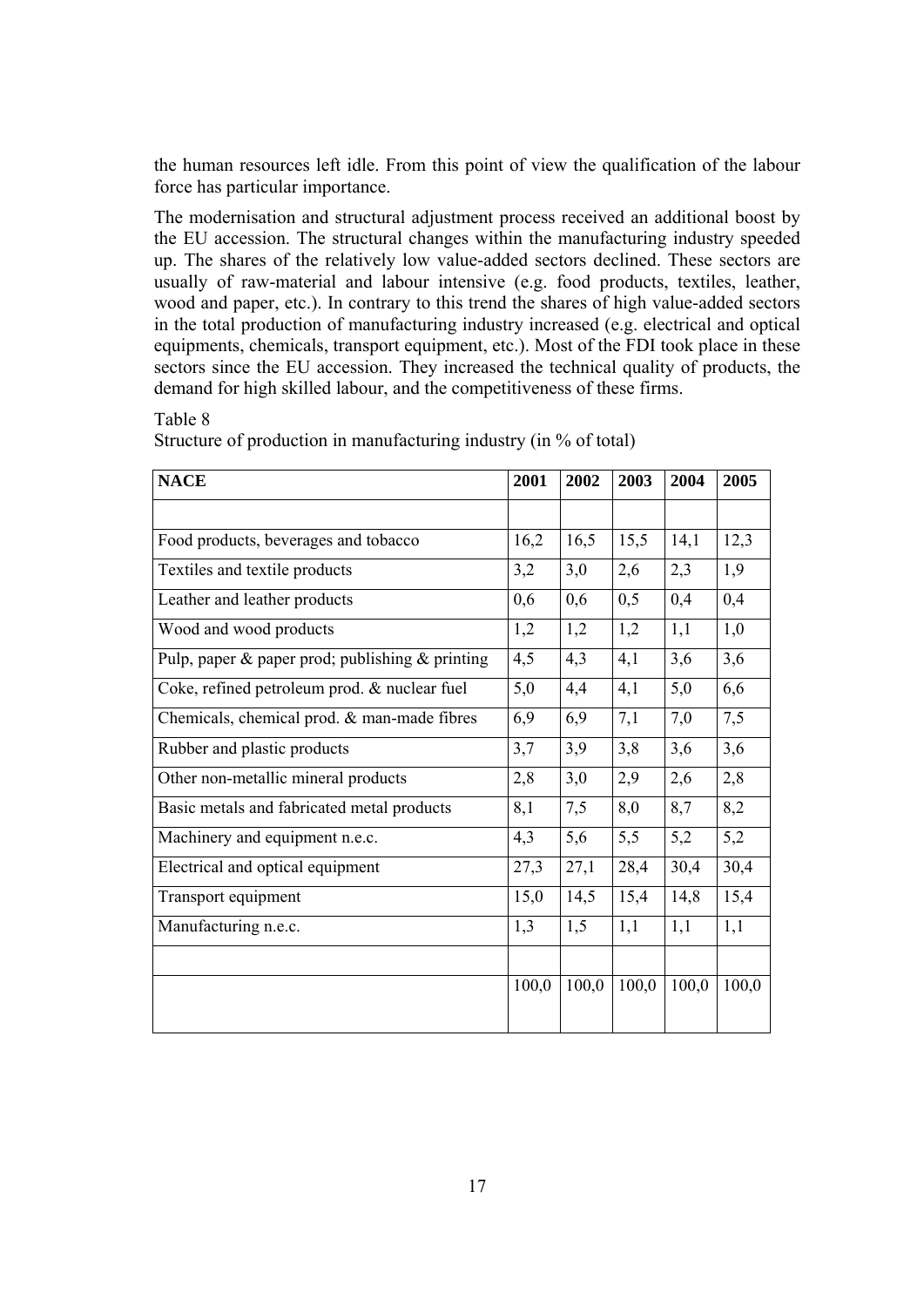# *6. Impacts of financial transfers from the EU budget: Structural Funds, Cohesion Fund and CAP*

One of the most attractive impacts of EU accession was the increasing access to EU financial resources. The less developed Central European countries, like Hungary need the financial support coming from the EU budget so that they would be able to catch up with the higher development levels of the old member states. During the preaccession period Hungary also received financial supports from the PHARE, ISPA and SAPARD programs and after the accession it became entitled to benefit from the budgets of EU community policies. During the first two years the total amount of received financial supports was less than it was originally expected. The less generous support can be explained by the relatively short time for gaining experience, previously unknown administrative procedure, and it happened during last years of the out-going Financial Framework (2000-06). The new Financial Framework (2007- 2013) will allocate about bn 1 Eur annually during the whole period. There are some features, which make the rules of the financial support more favourable. Until the end of 2006, the ratio of national budget and EU budget contributions to the development projects was 50 to 50 %. From 2007 onwards this share will changed to 15 to 85 %. Moreover the small and medium sized enterprises will receive more attention, and the structural programmes may include urban area rehabilitation and road reconstruction.

Hungary could maintain its position in the leading group of new member states, which could benefit the most from the EU financial supports. From the European Regional development Fund (Erdf) which is the most important Structural Fund, Hungary could draw 48 % of the allocated bn 1.24 EUr for the 2004-06 years. The n+2 years rule will allow to draw the still remaining amount. This record qualified Hungary to the third place behind Slovenia (60 %) and Estonia (50 %). According to the evaluation of the Commission Hungary successfully managed its operational programmes (OPs). The most successful operational program was the « economic development and competitiveness » one but the « environmental protection », « infrastructure development » and « regional development » operational programmes performed also well. The government policy aims at utilising the whole amount of the financial support of about bn 2 Eur which is available from the Structural Funds until 2008.

The Cohesion Fund provides an additional bn 1.5 Eur for infrastructure development and environmental protection projects. The absorption rate of the available financial supports from this Fund was about 35 % at the end of 2006. This was resulted in a particularly good performance in 2005 and a weak performance in 2006. The combined ranking put Hungary on the sixth place at the end of 2006. Five new member states (the Czech Rep., Slovakia, Estonia and Latvia) outstripped Hungary.

The agriculture sector, which traditionally benefits from the EU budget caused one of the largest problems to be solved before the enlargement. The first evaluations showed that the EU enlargement had net positive effects on the agricultural sectors of both the old and the new member states. The producers and traders of agricultural goods in the old member states could extent their markets and acquire agricultural processing units in the new member states. In the new member states, the subventions and financial supports for agricultural production substantially increased, its profitability improved,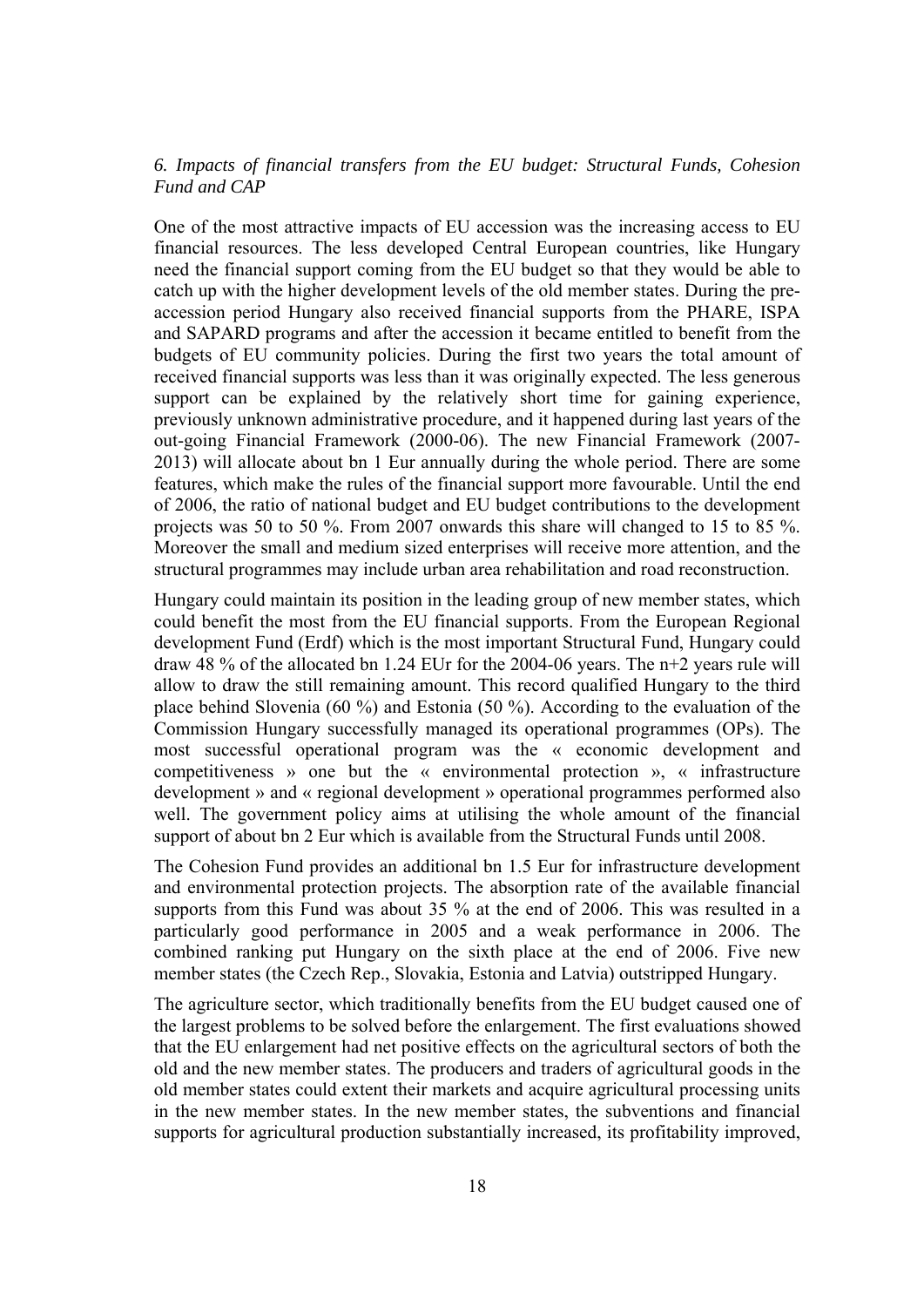compared to the pre-accession period. The issues and problems of environmental protection and the food safety received more attention. The general changes in the prevailing situation could be characterised similarly.

For the EU side the financing capacity of the budget was alarming question of the enlargement. The solution was some reform measures and the implementation of a direct payment system in the new member states, which provides substantial less financial support for their farmers from the EU budget at the beginning. This gap will be gradually reduced but not eliminated until 2013. The difference in financial support can be further reduced by additional financial support from the national budgets of the new member states (topping up) but even the combined amount does not reach the financial support level, which is provided to the farmers of the old member states.

On the new member states side the problems were more complex. In the case of Hungary the key elements of the problems have been the following. The country has a significant agricultural capacity but this sector went through a deep crisis during the last 15 years. The prevailing economic and political conditions (e.g. transition to a market economy, privatisation, changes in the demand for Hungarian agricultural products in the foreign markets, etc.) resulted in negative impacts (e.g. on the size of farms; from large scale co-operatives to many small scale private farms, quantity of production, etc.). This lower level of production determined the basis on which the financial support was calculated. The economic importance of the Hungarian agricultural sector is demonstrated by the following two statistical figures; it provided around 4 % of the GDP and employed around 5% of the total number of employed labour force in 2005.

Looking at the details of each country case, some important differences could be noticed. Several unequal competition positions have continued to exist. In Hungary also, a proportionally larger segment of the society tries to live on the income from agricultural activities than in the old member states. The problem is aggravated by the fact that the Hungarian agriculture is less productive than the generally more modernised and mechanised agriculture sector in the Western European member states. After the systemic change and the transition to a market economy the large scale agricultural co-operatives were dissolved and small scale farms were created. It resulted in that the production sphere of the agriculture is characterised by many unorganised and non-cooperative farmers in contrast to the organised, co-operating and concentrated processing units and traders in the old member states. A further element of the unequal positions is that the farmers in the new member states receive substantially less financial support in the form of direct payments than in the old member states. Moreover, a significant part of this payment comes from the national budgets of the new member states unlike the old member states where the financial support is exclusively paid from the EU budget.

The Common Agricultural Policy (CAP) has certain features, which are not favourable for the Hungarian producers. First, the CAP disfavours or does not provide financial support for certain products, which are important in the product range of the Hungarian agriculture. Pork, poultry, vegetable and fruits sectors belong to this group of products. Second, the allocation regime is biased towards big farms at the expense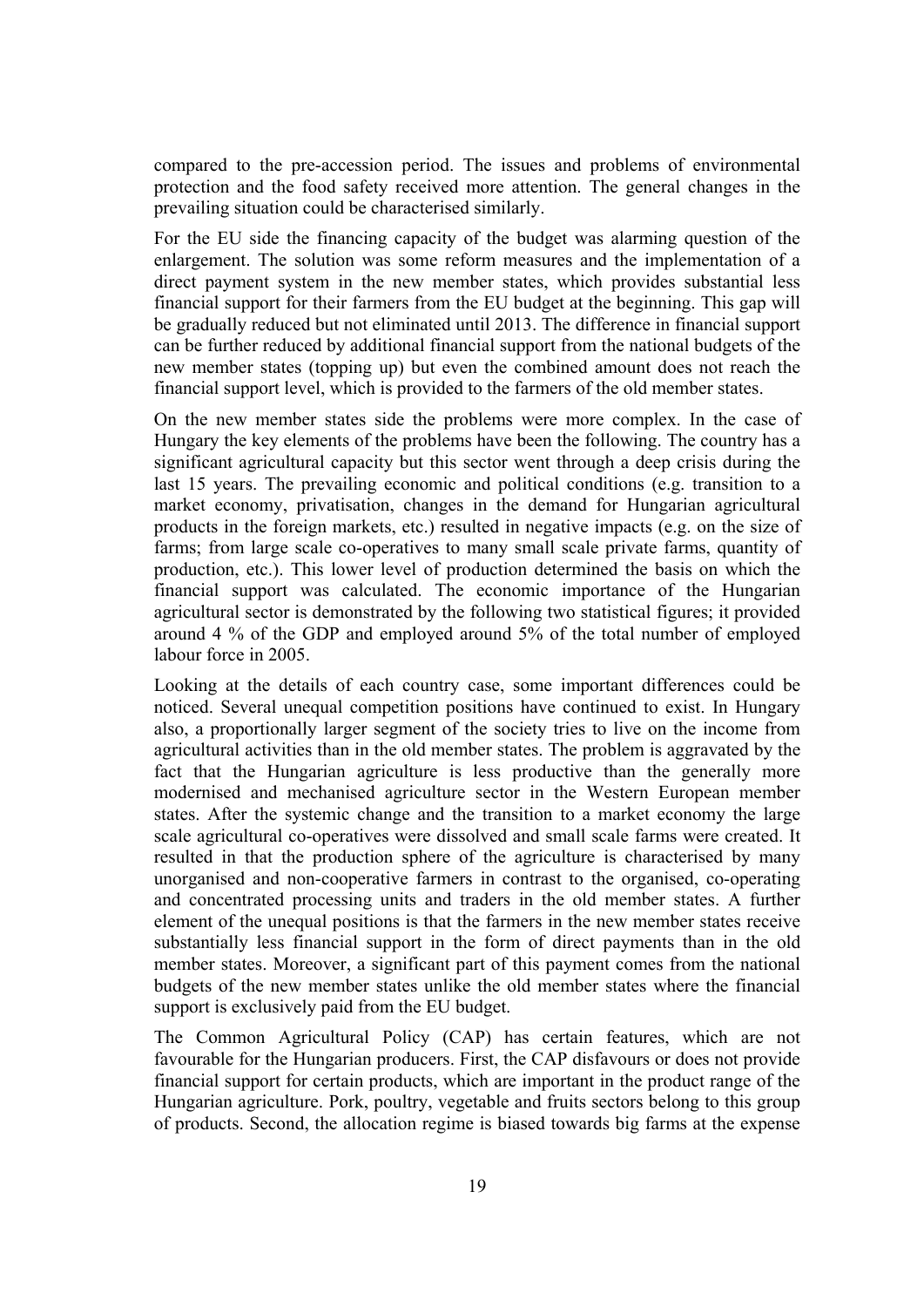of small farms. The Hungarian farm structure is characterised by the domination of the latter. These conditions of the CAP result in disadvantages for the Hungarian farmers and the foreseen reforms of the system will not probably reduce but increase them. It is no wonder that there is a strong pressure from the farmers' side to preserve the generous elements of the present CAP and to refuse any further concessions in WTO negotiations.

After the accession, particular problems were created by the delay in the building up and than in the proper functioning of the CAP institutions in Hungary. The delay was caused partly by organisational reasons and an objective one connected to the necessary decision whether the country opts for SPS or SAPS. These problems deteriorated the credibility of the implementation of the CAP and generated social tension and several demonstrations of farmers. Further problems derived from the fact that the market competitiveness of certain sectors of the agriculture deteriorated in spite of the increasing financial supports (e.g. husbandry declining production and profitability). In the case of plant cultivation the crops improved, income and profitability increased but there were years when there was overproduction of certain crops, which caused declining prices and consequently deterioration in the profitability and income position of the concerned farmers. The growing imports from the other EU member states increased the competition in food product market and the dissatisfaction of the local producers in Hungary.

The net budgetary position of a member state vis-à-vis the EU budget can be calculated in three different ways. The three methods include basically the same figures on the revenue side of the national budget whereas they differ as far as the cope of expenditures and costs side is concerned. The narrowest interpretation of calculation of expenditures and costs for the member states includes the payments on the basis of GNI and Vat only out of the four own sources of the EU budget. The wider interpretation of the calculation includes the cuts in customs tariff revenue, the annual operating costs of the enlarged institution system and the effects of payments of membership fees to EU institutions and agencies and other international organisations on the national budgets. The third method takes into consideration an even wider range of costs, e.g. the financial burden of the co-financing requirements of Structural Funds and Cohesion Fund on the national budget on the one hand, and the reduction in financial needs from national budgetary sources for development purposes due to the inflows of amounts from the Structural Funds and Cohesion Fund.

The balances of these three methods of calculations may differ substantially. Using them to calculate the net budgetary position of Hungary we can reach to the following results. The balances calculated on the basis of the narrowest interpretation of costs were positive for Hungary in each year after the accession. The wider interpretation of costs and expenditures resulted in a deficit in 2004 but turned into sufficed already in 2005 and further increased in 2006. Calculation based on the third method is impossible because of the present statistical observation mechanism.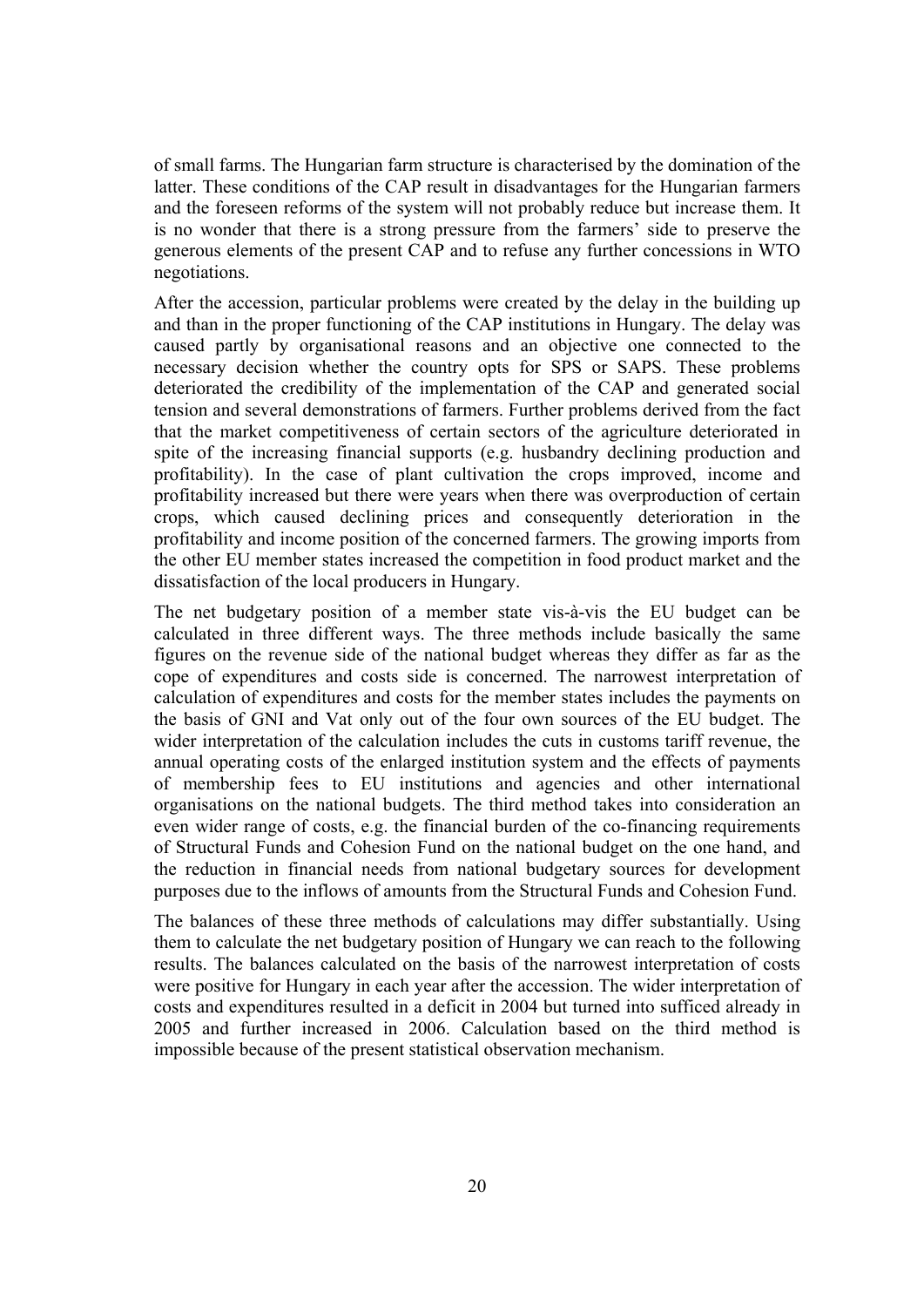Table 9 Net budgetary position of Hungary (in mn Eur)

| method            |           | based on method based on wider Method based on the                        |
|-------------------|-----------|---------------------------------------------------------------------------|
|                   |           | narrow interpretation of interpretation of costs widest interpretation of |
| costs             |           | costs                                                                     |
| $2004 \mid 163.1$ | $-115.84$ | n/a                                                                       |
| 2006 359.3        | 493.8     | n/a                                                                       |

Source: calculations of Ms. N. Fenyővári (2007)

This favourable net budgetary position may contribute to a faster economic development and structural change in Hungary than it could happen before the EU accession. It seems to be a reasonable argument that first of all it is not the amount of the EU financial support, which should be particularly increased but Hungary should concentrate its financial resources in accordance with the priorities of the community policies and improve the absorption capacity of the economy and last but not least the necessary changes in the structure of the budget should be completed.

# *7. Concluding remarks: what is missing - what is to be achieved*

The EU membership opened up new economic and political possibilities and in return for them it has required political and economic changes. The effects and the first experience of the membership can be shown in certain aspects but cannot be seen clearly in others. A longer term perspective will be certainly more productive in this sense. There are economic areas where the EU membership has not produced fully its expected effects. The principle of free movement of labour has not been fully implemented because of the political and economic fears of the old member states. Hungary could not join the third stage of the EMU and did not introduce the Euro because of the inadequate economic performance and missing macroeconomic preconditions. Hungary in its Convergence Program undertook the obligation that the preconditions will be fulfilled by the end of this decade and the process of joining to the Emu can be completed during the first years of the next decade. Becoming part of the Eurozone will further strengthen the economic and political integration of Hungary in the EU.

If one tries to summarise the first impacts of the EU accession the most important points are the following. The largest challenge was the increasing competition almost in all markets. There is a high trade intensity between Hungary and the other EU member states, which has been partly modified since the accession. Hungary's real economy very much integrated in the EU and sometimes more deeply than several old member states did. The Single Market of the EU and the community policies to support cohesion has shown their first positive impacts; the Gdp/capita compared to the EU-25 average increased from 25 % in 1995 to 60.4 % in 2005. The process of economic catching-up and modernisation has continued.